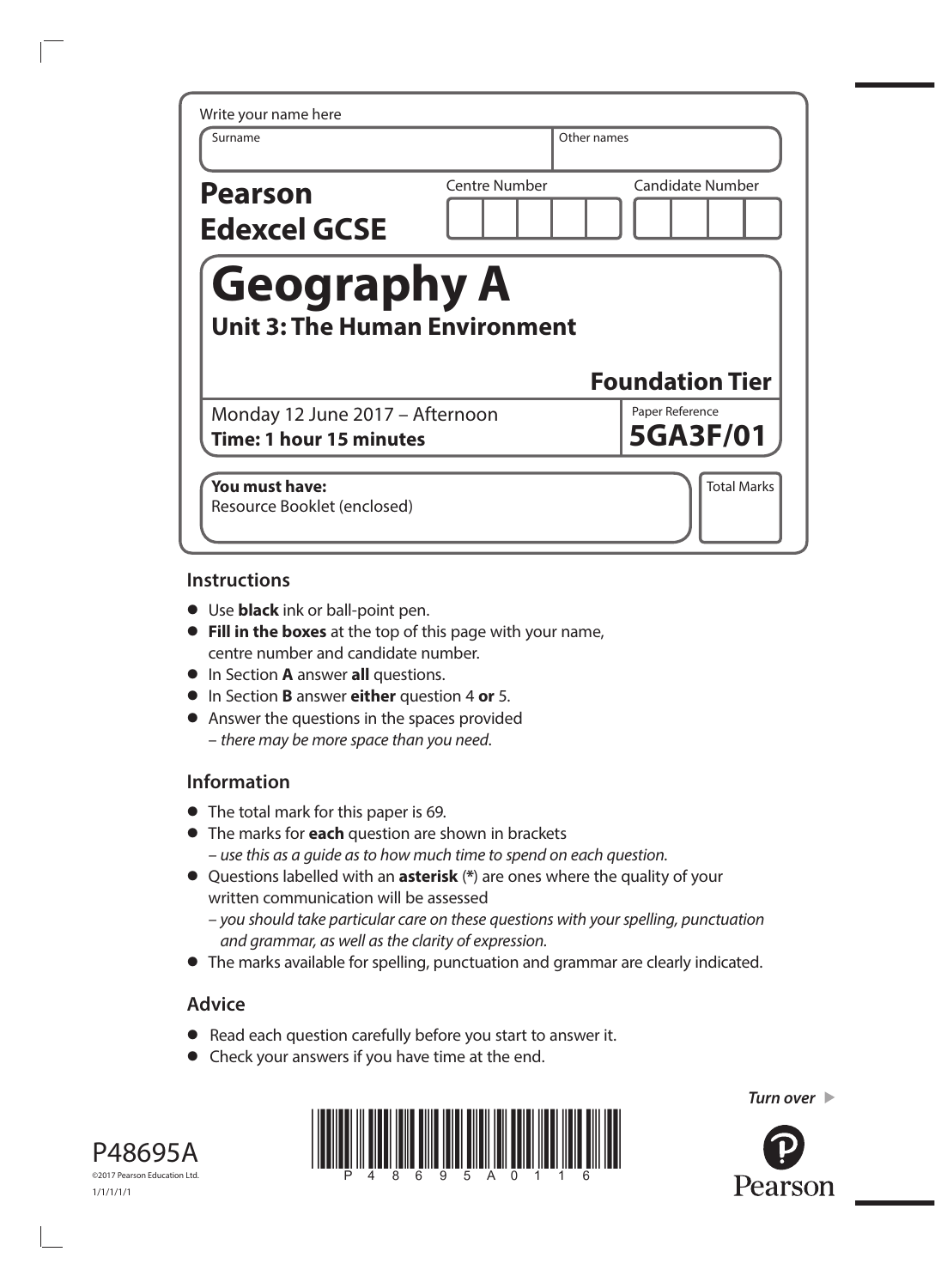### **SECTION A – THE HUMAN WORLD**

#### **Answer ALL questions in this section.**

Some questions must be answered with a cross in a box  $\boxtimes$ . If you change your mind about an answer, put a line through the box  $\boxtimes$  and then mark your new answer with a cross  $\boxtimes$ .

#### **Topic 1 – Economic Change**

**1** (a) Which **one** of the following best describes activities in the tertiary sector?

**(1)**

**DONOLINE TENERE SERVICE** 

**DOMORATION** SAMPLES

**DO NOT WRITE IN THIS AREA** 

- $\boxtimes$ **A** Manufacturing goods and products in factories.
- $\times$ **B** Providing and selling services and skills.
- $\times$ **C** Processing waste materials into new products.
- **D** Collecting raw materials from the land and sea.  $\times$
- (b) Study Figure 1a in the Resource Booklet.
	- (i) Complete the following sentences about Figure 1a.

Use some of the words and numbers in the box below.

**(4)**

|           |                | smaller          | 20.4                           | <b>Luxembourg</b>                                                                         | larger                | 19.4 |         |
|-----------|----------------|------------------|--------------------------------|-------------------------------------------------------------------------------------------|-----------------------|------|---------|
|           | <b>Senegal</b> | mechanisation    |                                |                                                                                           | Uruguay redevelopment |      | service |
|           |                |                  |                                |                                                                                           |                       |      |         |
|           |                |                  |                                |                                                                                           |                       |      |         |
|           |                |                  |                                | proportion of people employed in the tertiary sector.                                     |                       |      |         |
|           |                |                  |                                |                                                                                           |                       |      |         |
|           |                |                  |                                | people employed in the secondary sector in France to  %.                                  |                       |      |         |
|           |                |                  |                                | (ii) Which <b>one</b> of the following countries is likely to have the highest percentage |                       |      |         |
|           |                |                  | of people employed in farming? |                                                                                           |                       |      |         |
| $\times$  | A              | France           |                                |                                                                                           |                       |      |         |
| $\bowtie$ | B              | Luxembourg       |                                |                                                                                           |                       |      |         |
|           |                | <b>C</b> Senegal |                                |                                                                                           |                       |      |         |
| $\times$  |                |                  |                                |                                                                                           |                       |      |         |

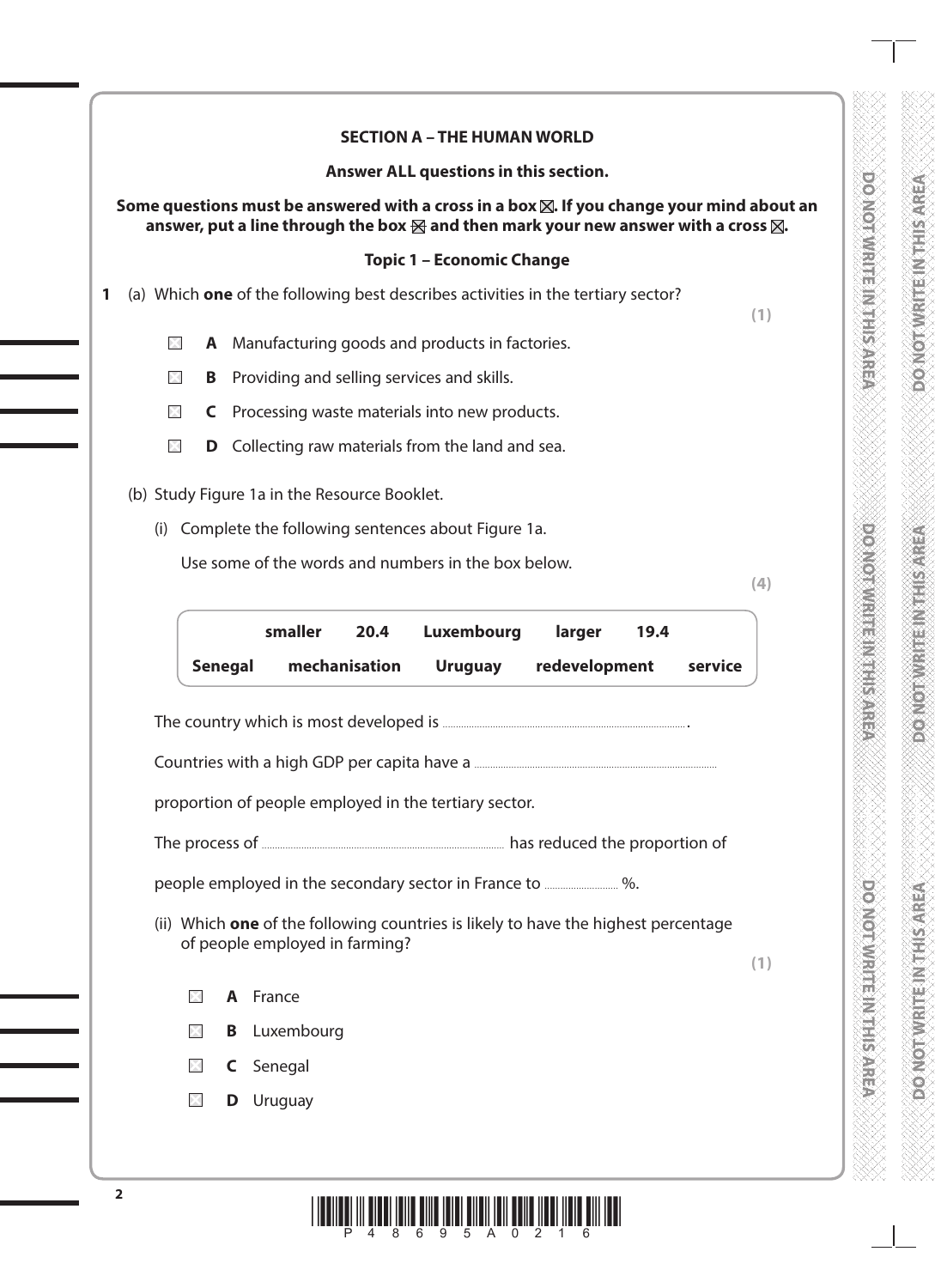| $1$         | recent years. |                                                                            | (2) |
|-------------|---------------|----------------------------------------------------------------------------|-----|
|             |               |                                                                            |     |
|             |               |                                                                            |     |
|             |               | (d) Study Figure 1b in the Resource Booklet.                               |     |
|             |               | (i) Quarrying is an activity in the                                        |     |
|             |               |                                                                            | (1) |
| $\times$    |               | A secondary sector                                                         |     |
| $\times$    |               | <b>B</b> tertiary sector                                                   |     |
| $\boxtimes$ |               | C service sector                                                           |     |
| $\times$    |               |                                                                            |     |
|             |               | <b>D</b> primary sector                                                    |     |
|             |               | (ii) Suggest one reason for the location of the quarry shown in Figure 1b. | (2) |
|             |               |                                                                            |     |
|             |               |                                                                            |     |
|             |               |                                                                            |     |
|             |               |                                                                            |     |
|             |               |                                                                            |     |
|             |               |                                                                            |     |
|             |               |                                                                            |     |
|             |               |                                                                            |     |
|             |               |                                                                            |     |
|             |               |                                                                            |     |

**DO NOT WRITE IN THIS AREA** 

**DO NOT WRITE INTHIS AREA** 

**OONOTWRITEINTHIS AREA** 



 $\overline{\mathbf{3}}$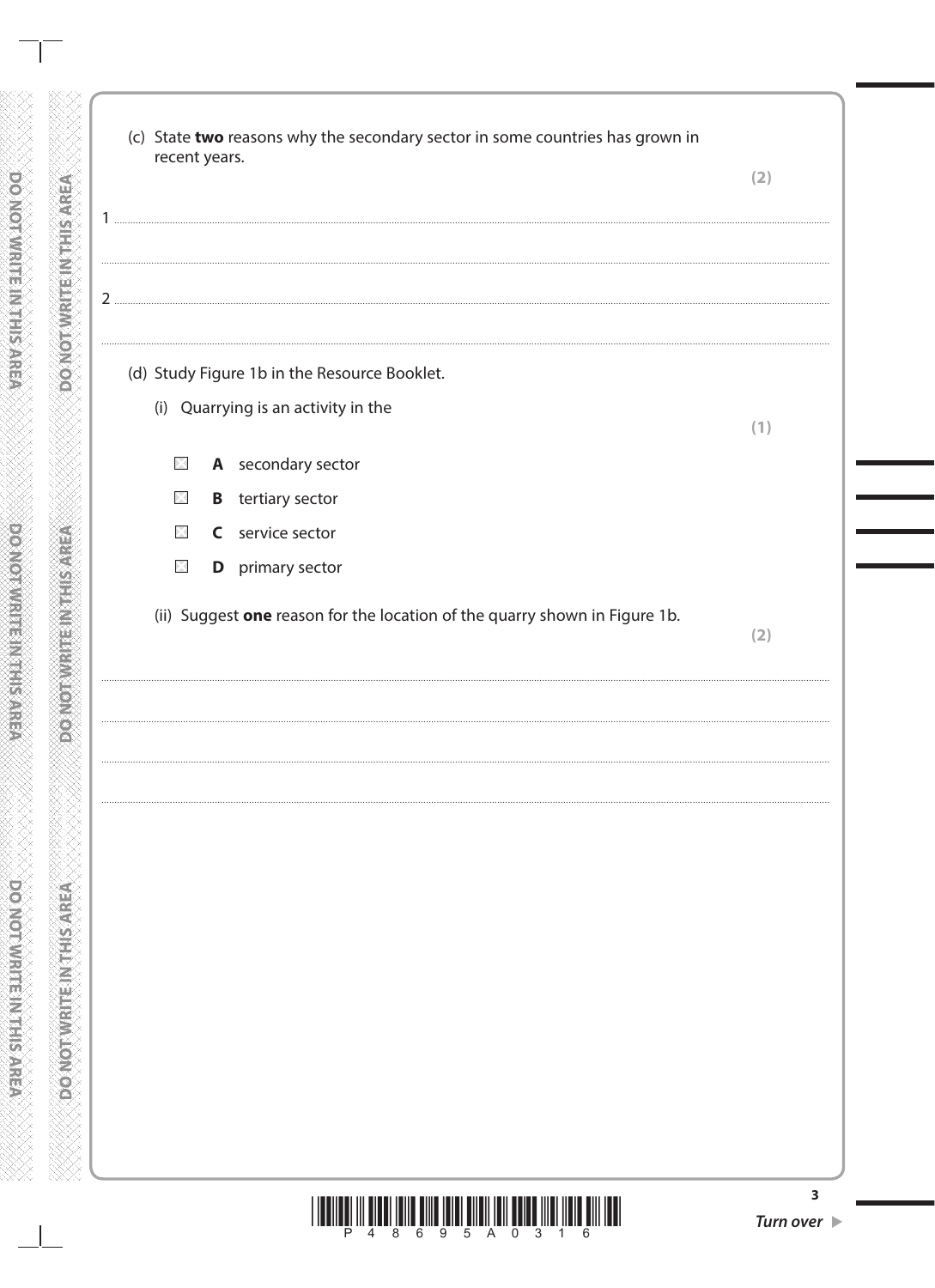| tertiary sector. | (4)                               |
|------------------|-----------------------------------|
|                  |                                   |
|                  |                                   |
|                  |                                   |
|                  |                                   |
|                  |                                   |
|                  |                                   |
|                  |                                   |
|                  |                                   |
|                  |                                   |
|                  |                                   |
|                  |                                   |
|                  |                                   |
|                  | (Total for Question 1 = 15 marks) |
|                  |                                   |
|                  |                                   |
|                  |                                   |
|                  |                                   |
|                  |                                   |
|                  |                                   |
|                  |                                   |
|                  |                                   |
|                  |                                   |
|                  |                                   |
|                  |                                   |
|                  |                                   |
|                  |                                   |
|                  |                                   |
|                  |                                   |
|                  |                                   |
|                  |                                   |
|                  |                                   |
|                  |                                   |
|                  |                                   |
|                  |                                   |
|                  |                                   |
|                  |                                   |

**SVSVIN**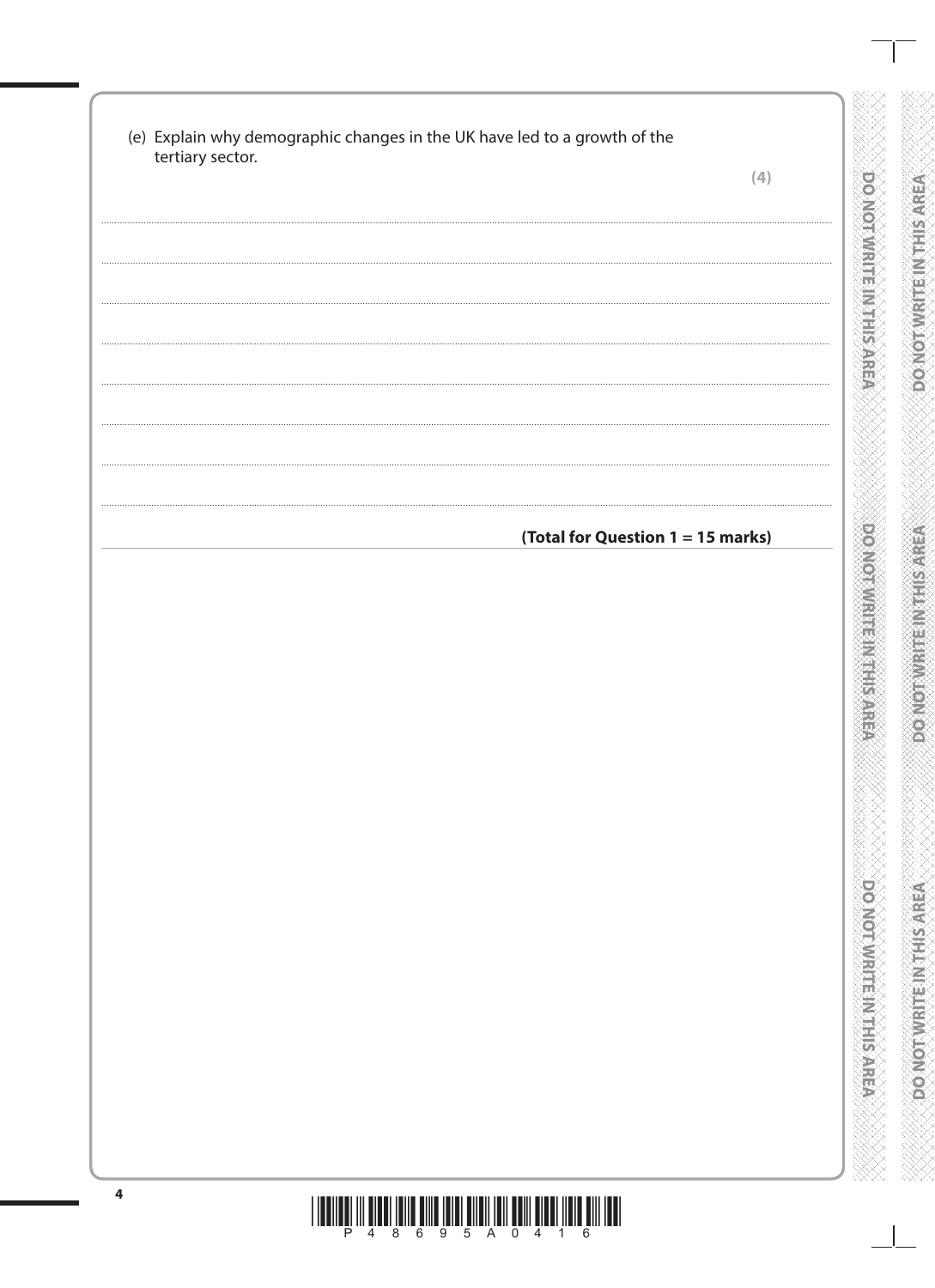- **2** (a) Study Figure 2a in the Resource Booklet.
	- (i) Complete the following sentences about Figure 2a.

Use some of the words and numbers in the box below.

**(4)** 

| faster | - 5 | 12           | slower |           | 1970 | depopulation |
|--------|-----|--------------|--------|-----------|------|--------------|
|        |     | unemployment |        | $\sim$ 22 | 1950 | 2010         |

The population of Rio de Janeiro increased from 3 million

in ............................................................................................ to 12 million in 2010.

Between 1960 and 1980, São Paulo's population

grew ............................................................................................ than that of Rio de Janeiro.

By 2020, it is predicted that São Paulo's population will

be ............................................................................................ million.

Rapid population growth in some urban areas often leads

to ............................................................................................ and poor living conditions.

- (ii) Which **one** of the following best explains the rapid urban growth of Rio de Janeiro and São Paulo?
	- **A** Increased urban to rural migration.  $\boxtimes$

**(1)**

- $\boxtimes$ **B** Falling birth rates in the urban areas.
- $\boxtimes$ **C** Increased rural to urban migration.
- $\boxtimes$ **D** Falling death rates in rural areas.



**5**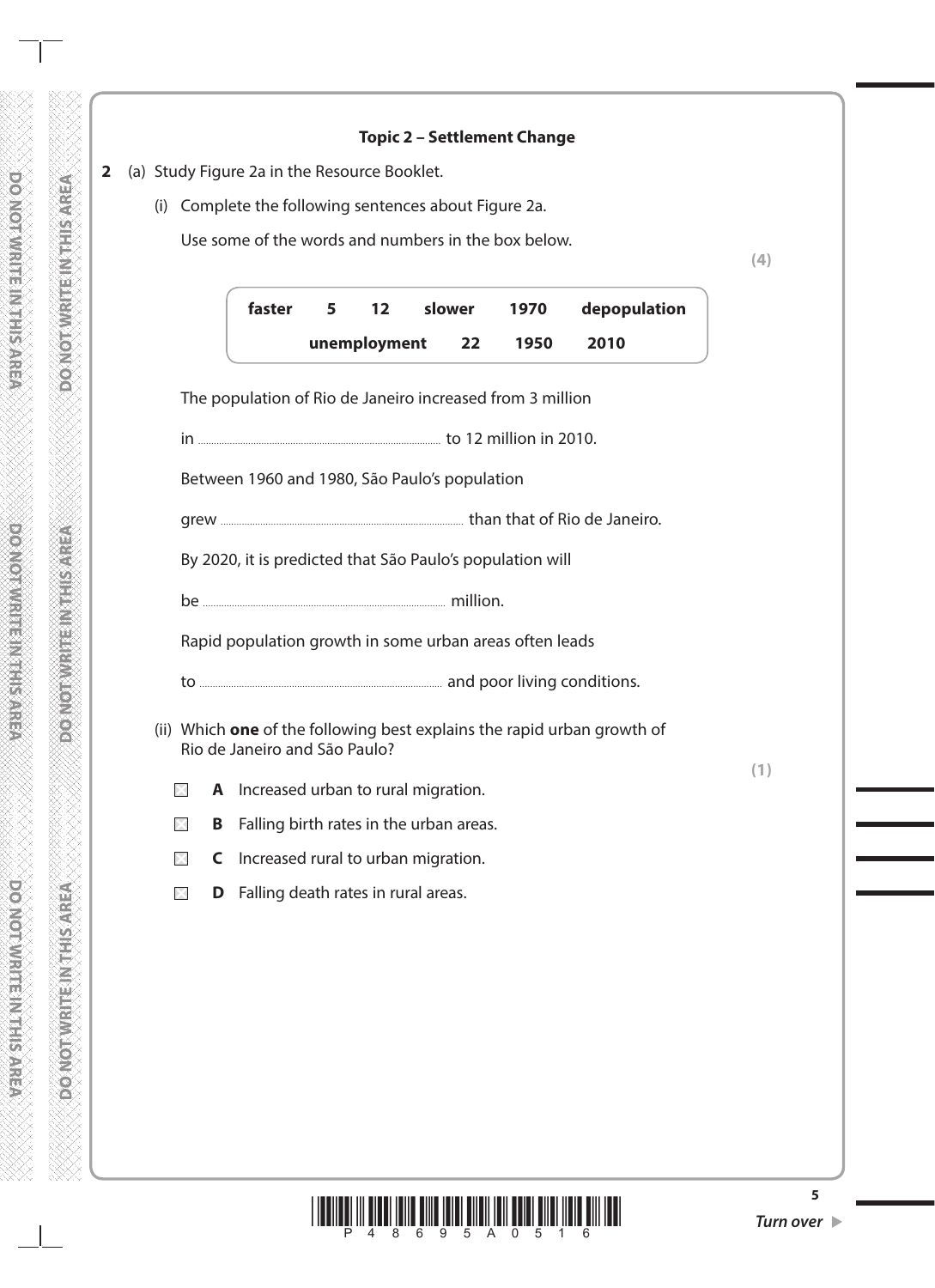|               |              |                                                                                     | (1) |
|---------------|--------------|-------------------------------------------------------------------------------------|-----|
| $\times$      |              | A Movement of people from urban to rural areas.                                     |     |
| $\times$      | B            | New factories opening and an increase in industry.                                  |     |
| $\times$      | C            | Movement of people from rural to urban areas.                                       |     |
| $\times$      |              | <b>D</b> Closure of factories and the decline in industry.                          |     |
| depopulation. |              | (c) Explain one change to communities in remote rural areas caused by               |     |
|               |              |                                                                                     | (2) |
|               |              |                                                                                     |     |
|               |              |                                                                                     |     |
|               |              |                                                                                     |     |
|               |              | (d) For a named UK settlement, describe one way its function has changed over time. | (2) |
|               |              |                                                                                     |     |
|               |              |                                                                                     |     |
|               |              |                                                                                     |     |
|               |              |                                                                                     |     |
|               |              | (e) Study Figure 2b (photograph) in the Resource Booklet.                           |     |
|               |              | Which one of the following best describes Figure 2b?                                |     |
| $\times$      | A            | a brownfield site                                                                   | (1) |
| $\times$      | Β            | a gated suburb                                                                      |     |
| $\times$      | $\mathsf{C}$ | a greenfield site                                                                   |     |
|               | D            | a squatter settlement                                                               |     |
| $\times$      |              |                                                                                     |     |
|               |              |                                                                                     |     |
|               |              |                                                                                     |     |

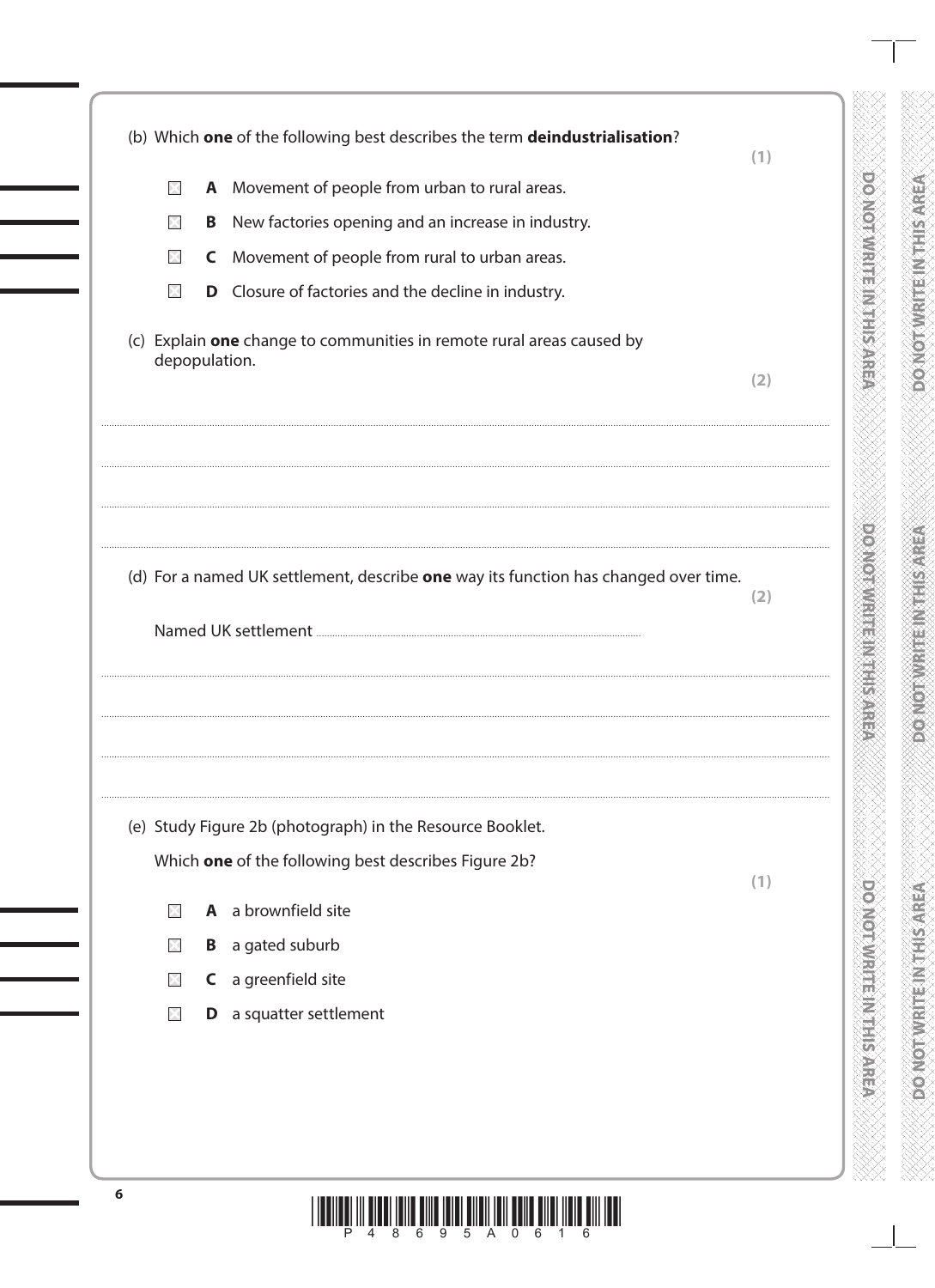(f) Explain two advantages of the redevelopment and renewal of derelict sites.  $(4)$ DO NOT WRITE IN THIS AREA  $\mathbf{1}$ .  $2.$ (Total for Question 2 = 15 marks) **DONOTWRITEINTHIS AREA DO NOT WRITE IN THIS AREA**  $\overline{7}$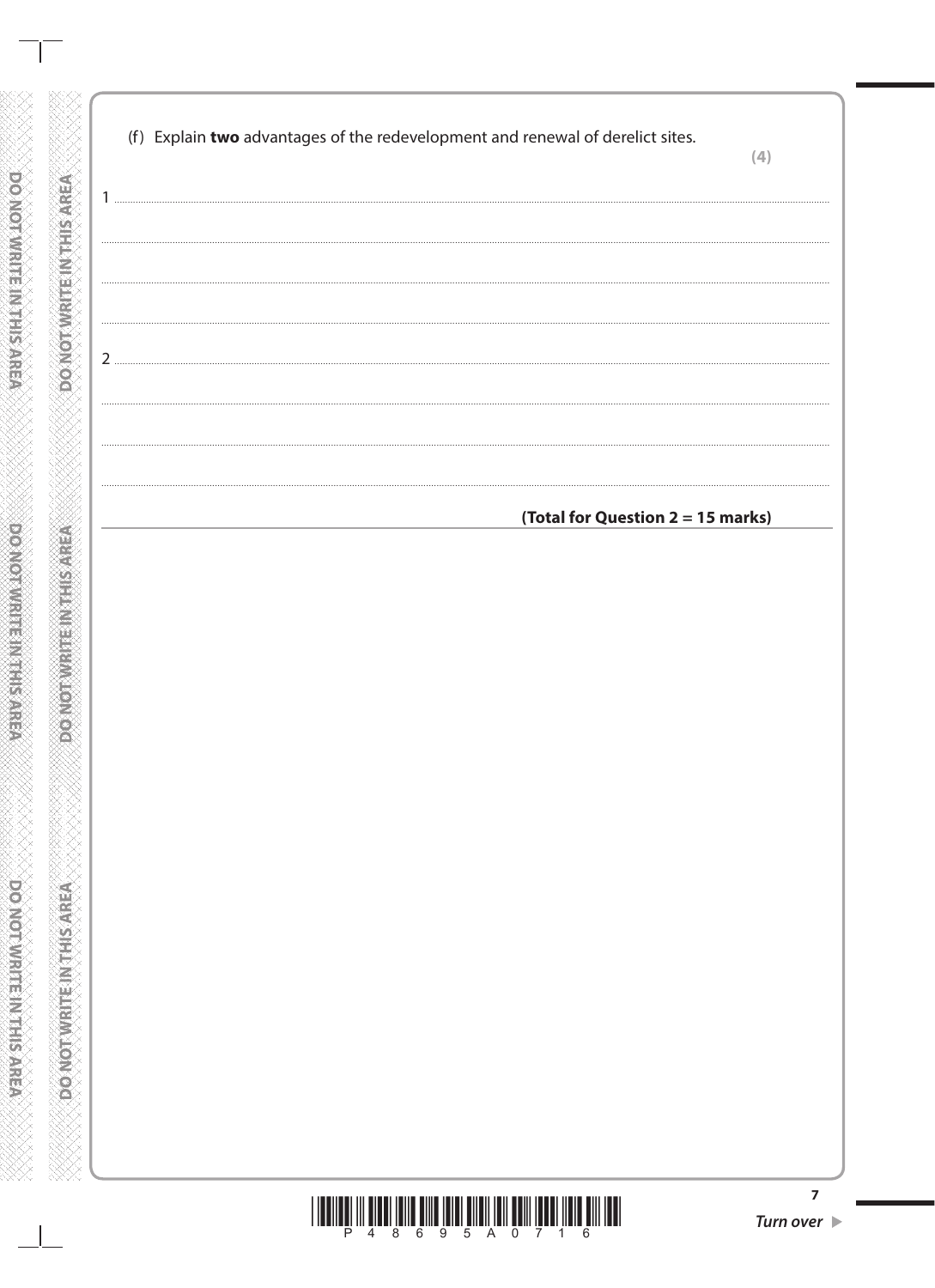|             |              | <b>Topic 3 - Population Change</b>                                                                          |     |
|-------------|--------------|-------------------------------------------------------------------------------------------------------------|-----|
|             |              | (a) (i) Which one of the following best describes the term ageing population?                               | (1) |
| $\times$    |              | A A sudden increase in the death rate.                                                                      |     |
| $\times$    | Β            | A large proportion of people aged 65 or over.                                                               |     |
| $\times$    | $\mathsf{C}$ | A sudden fall in the birth rate.                                                                            |     |
| $\times$    | D            | A large number of retired people.                                                                           |     |
|             |              | (ii) Identify one disadvantage of an ageing population.                                                     | (1) |
| $\times$    |              | A Fewer people are spending money on leisure.                                                               |     |
| $\boxtimes$ | B            | Increased need for schools.                                                                                 |     |
| $\times$    |              | C Less money is required for pensions.                                                                      |     |
| $\boxtimes$ | D            | Increased strain on healthcare services.                                                                    |     |
|             |              | (b) Study Figure 3a in the Resource Booklet.                                                                |     |
|             |              | (i) Which one of the following states is most densely populated?                                            | (1) |
| X           |              | A Queensland                                                                                                |     |
| $\times$    | B            | South Australia                                                                                             |     |
| $\times$    |              | C Victoria                                                                                                  |     |
| $\times$    |              | <b>D</b> Western Australia                                                                                  |     |
|             |              | (ii) Suggest one human factor that has led to the sparse population in areas such<br>as Northern Territory. |     |
|             |              |                                                                                                             | (2) |
|             |              |                                                                                                             |     |
|             |              |                                                                                                             |     |
|             |              |                                                                                                             |     |
|             |              |                                                                                                             |     |
|             |              |                                                                                                             |     |
|             |              |                                                                                                             |     |
|             |              |                                                                                                             |     |

XXXX<br>XXX

**DO NOT WRITE IN THIS AREA** メメメメメメメメメメメメメメメメ

**DOOMORAHEMISTER** 

XXXXX

**DO NOT WRITE IN THIS AREA** 

x x x x x x x x x x x x x x x x x x

X - X - X

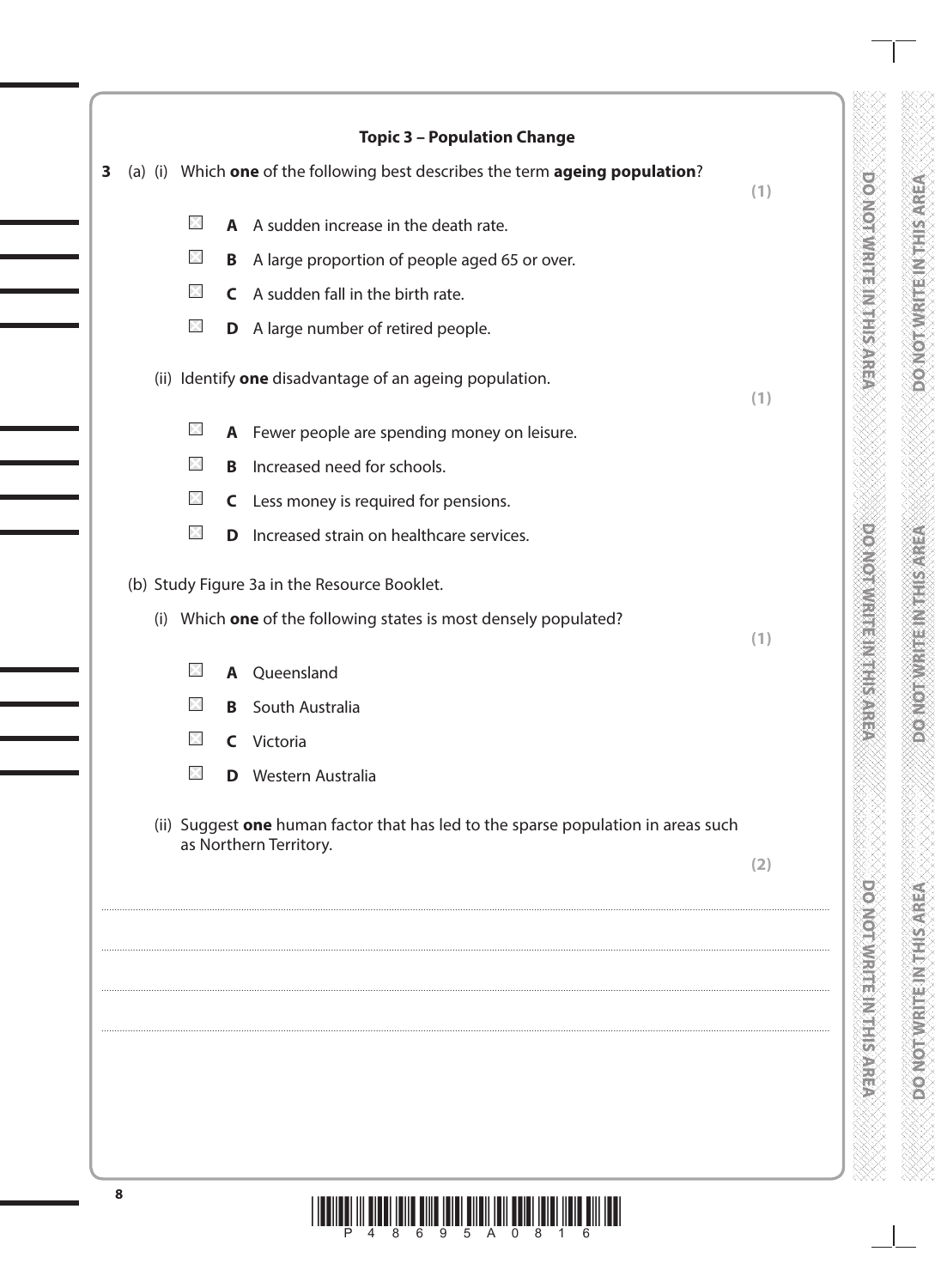- (c) Study Figure 3b in the Resource Booklet.
	- (i) Complete the following sentences about Figure 3b.

Use some of the words and numbers in the box below.

 $(4)$ 

|             | 4                | ageing<br>falling | $\mathbf{1}$ | 20<br><b>Belize</b> | <b>Denmark</b><br>30                                              | youthful<br>rising |  |
|-------------|------------------|-------------------|--------------|---------------------|-------------------------------------------------------------------|--------------------|--|
|             |                  |                   |              |                     |                                                                   |                    |  |
|             | life expectancy. |                   |              |                     |                                                                   |                    |  |
|             |                  |                   |              |                     |                                                                   |                    |  |
| age group.  |                  |                   |              |                     |                                                                   |                    |  |
|             |                  |                   |              |                     |                                                                   |                    |  |
| birth rate. |                  |                   |              |                     |                                                                   |                    |  |
|             |                  |                   |              |                     | The shape of Denmark's pyramid suggests that it is in             |                    |  |
|             |                  |                   |              |                     |                                                                   |                    |  |
|             |                  |                   |              |                     | (ii) Describe one limitation of the demographic transition model. |                    |  |
|             |                  |                   |              |                     |                                                                   |                    |  |
|             |                  |                   |              |                     |                                                                   |                    |  |
|             |                  |                   |              |                     |                                                                   |                    |  |
|             |                  |                   |              |                     |                                                                   |                    |  |
|             |                  |                   |              |                     |                                                                   |                    |  |
|             |                  |                   |              |                     |                                                                   |                    |  |
|             |                  |                   |              |                     |                                                                   |                    |  |
|             |                  |                   |              |                     |                                                                   |                    |  |



 $\overline{9}$ 

DO NOT WRITE IN THIS AREA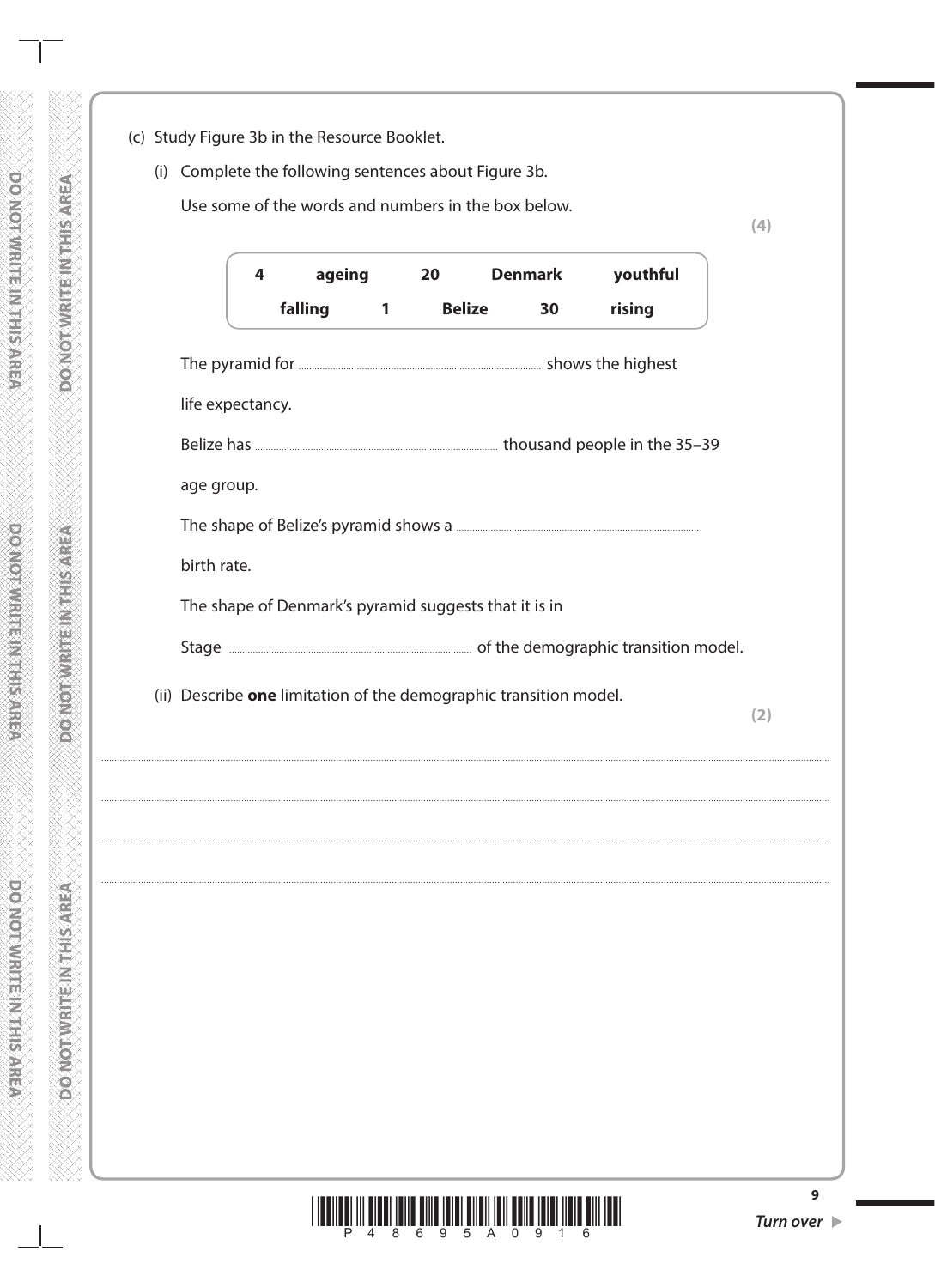| (d) Explain two physical factors that have affected China's population distribution. | (4) |
|--------------------------------------------------------------------------------------|-----|
|                                                                                      |     |
|                                                                                      |     |
|                                                                                      |     |
|                                                                                      |     |
|                                                                                      |     |
| (Total for Question 3 = 15 marks)                                                    |     |
| <b>TOTAL FOR SECTION A = 45 MARKS</b>                                                |     |
|                                                                                      |     |
|                                                                                      |     |
|                                                                                      |     |

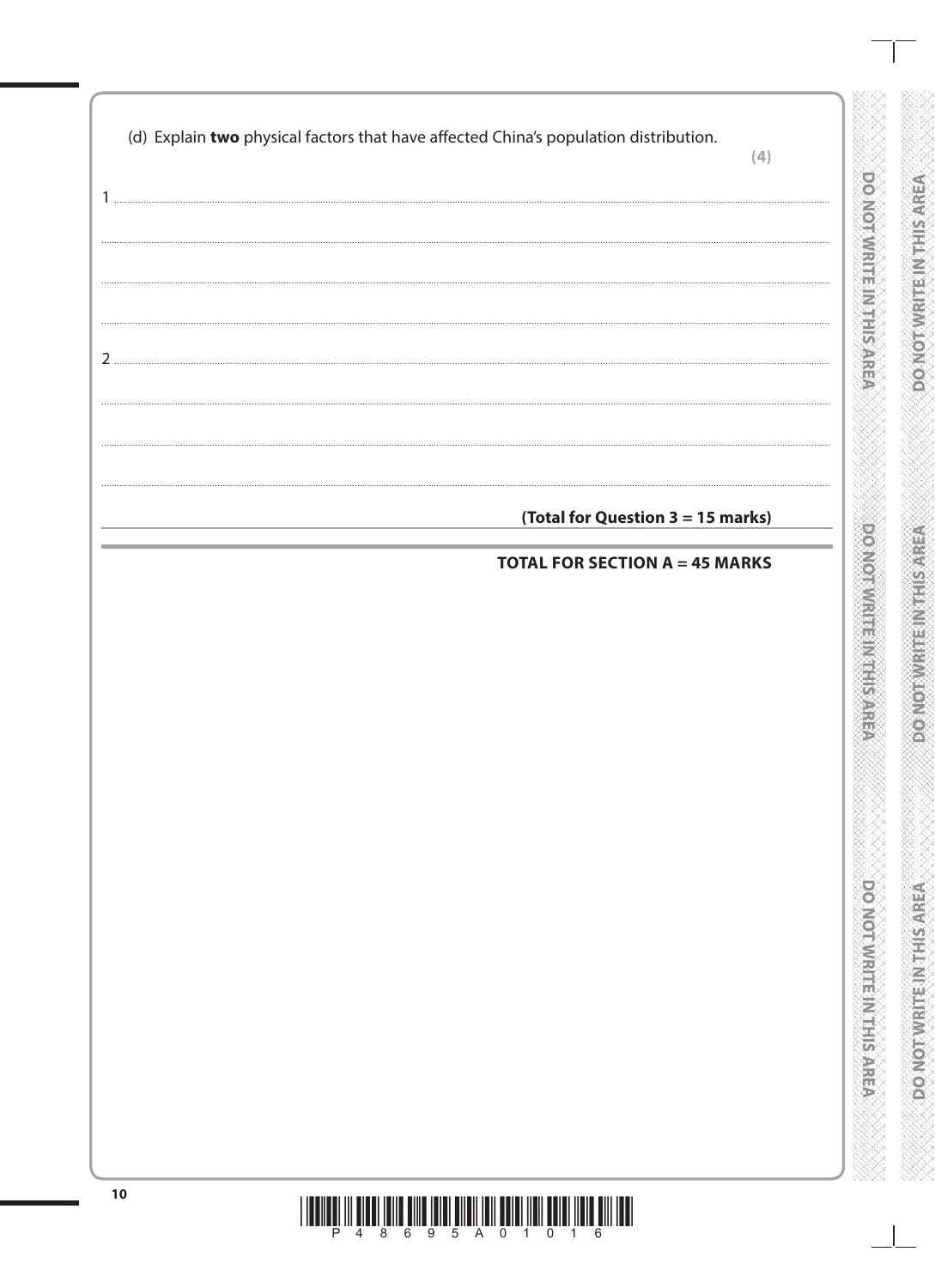|             |   | <b>SECTION B - PEOPLE ISSUES</b>                                                             |     |
|-------------|---|----------------------------------------------------------------------------------------------|-----|
|             |   | <b>Answer EITHER Question 4 OR Question 5.</b>                                               |     |
|             |   | Topic 4 - A Moving World                                                                     |     |
|             |   | Spelling, punctuation and grammar will be assessed in 4*(e).                                 |     |
|             |   | If you answer Question 4 put a cross in the box $\mathbb S$ .                                |     |
|             |   | (a) Study Figure 4a in the Resource Booklet.                                                 |     |
| (i)         |   | How many migrants emigrated from the UK in September 2014?                                   | (1) |
| $\times$    | A | 330 000                                                                                      |     |
| $\boxtimes$ | B | 430 000                                                                                      |     |
| $\boxtimes$ | C | 530 000                                                                                      |     |
| $\boxtimes$ | D | 630 000                                                                                      |     |
|             |   | (ii) Identify which one of the following periods had the highest number of UK<br>immigrants. | (1) |
| $\boxtimes$ | A | between June 2012 and September 2012                                                         |     |
| $\times$    | B | between December 2012 and March 2013                                                         |     |
| $\times$    | C | between June 2014 and September 2014                                                         |     |
| BKL.        |   | <b>D</b> between December 2014 and March 2015                                                |     |
|             |   |                                                                                              |     |
| movement.   |   | (b) Explain two transport developments that have increased the rate of population            |     |
|             |   |                                                                                              | (4) |
|             |   |                                                                                              |     |
|             |   |                                                                                              |     |
|             |   |                                                                                              |     |
|             |   |                                                                                              |     |
|             |   |                                                                                              |     |

**DOMOT WRITE IN THIS AREA** 

**DOMOTIVILITE INTHIS AFEA** 

**BONOTWATEINTHSAREA**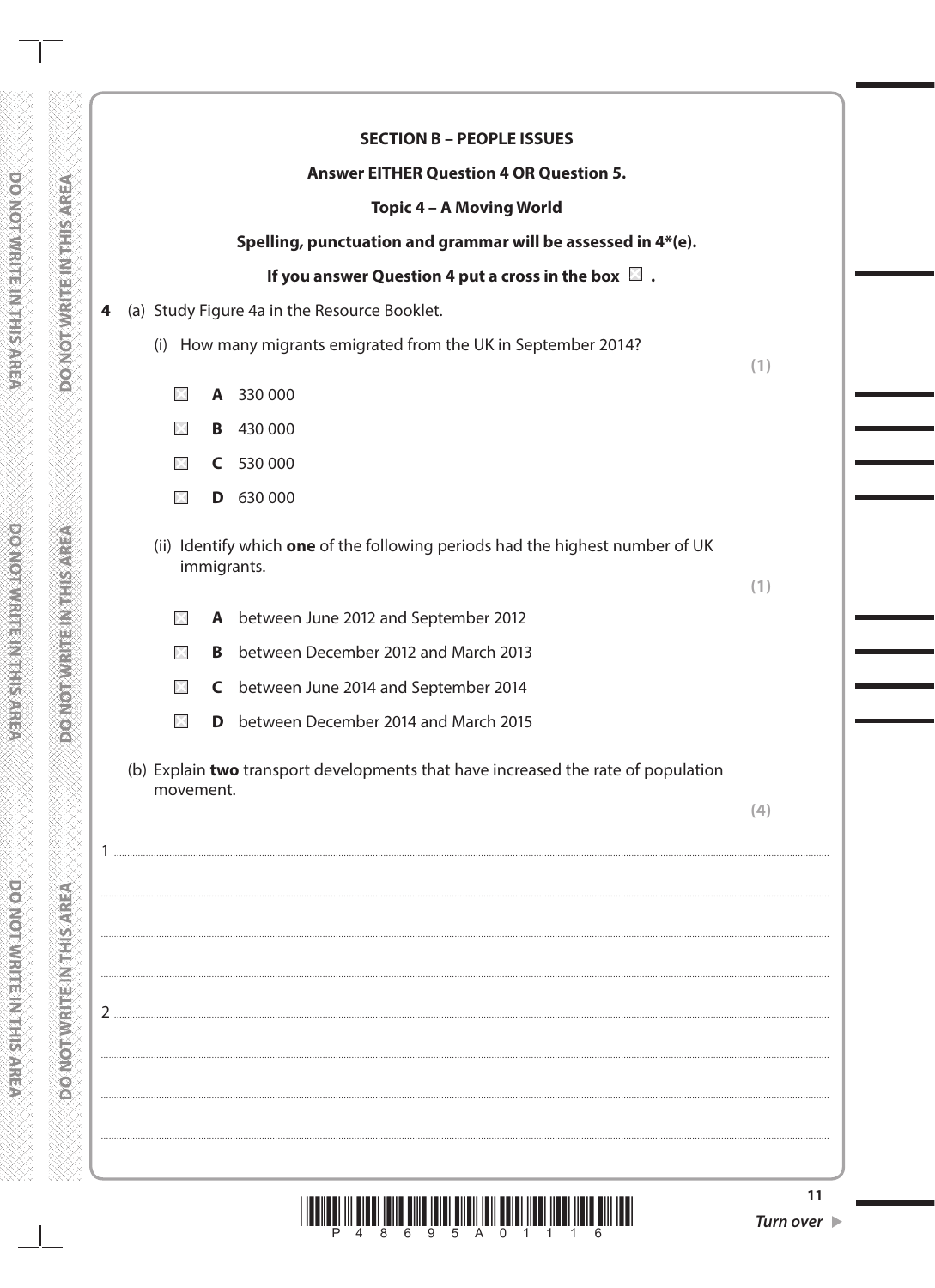|     |            |              | (d) Study Figure 4b in the Resource Booklet.                        |                      |
|-----|------------|--------------|---------------------------------------------------------------------|----------------------|
| (i) |            |              | The following words describe types of population movement.          |                      |
|     | Figure 4b. |              | Choose the two which best describe the population movement shown on |                      |
|     | X          |              | A voluntary                                                         | (2)                  |
|     | ×          | B            | regional                                                            |                      |
|     | X          | $\mathsf{C}$ | forced                                                              |                      |
|     | ×          | D            | national                                                            |                      |
|     | X          | Е            | tourism                                                             |                      |
|     | ×          | F            | international                                                       |                      |
|     |            |              | (ii) Explain two economic impacts of migration on a host country.   | $\blacktriangleleft$ |
|     |            |              |                                                                     |                      |
|     |            |              |                                                                     |                      |
|     |            |              |                                                                     |                      |
|     |            |              |                                                                     |                      |
|     |            |              |                                                                     |                      |
|     |            |              |                                                                     |                      |
|     |            |              |                                                                     |                      |
|     |            |              |                                                                     |                      |

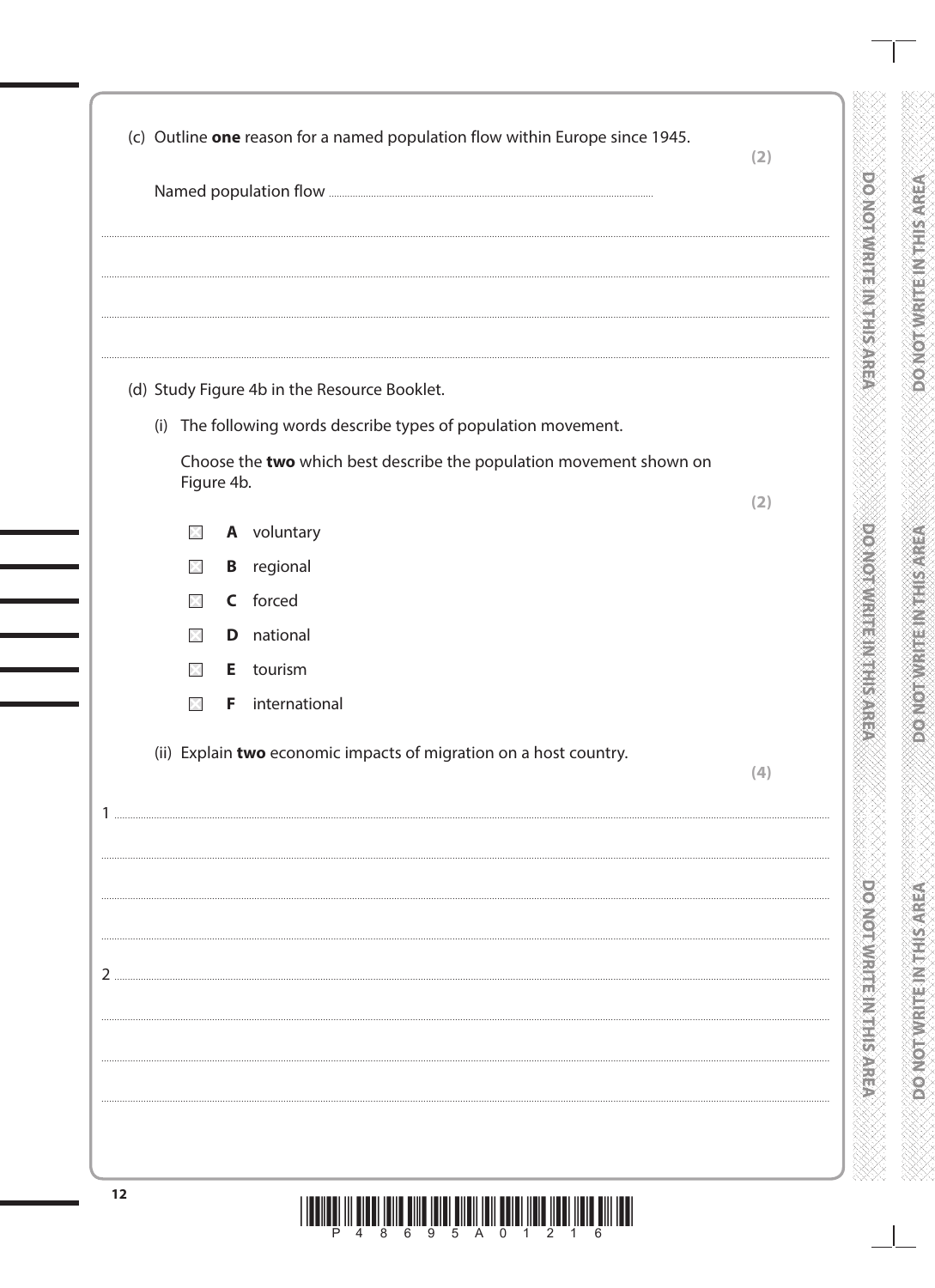|  | *(e) Explain the negative impacts of retirement migration on a named destination. | (6) |
|--|-----------------------------------------------------------------------------------|-----|
|  |                                                                                   |     |
|  |                                                                                   |     |
|  |                                                                                   |     |
|  |                                                                                   |     |
|  |                                                                                   |     |
|  |                                                                                   |     |
|  |                                                                                   |     |
|  |                                                                                   |     |
|  |                                                                                   |     |
|  |                                                                                   |     |
|  |                                                                                   |     |
|  |                                                                                   |     |
|  |                                                                                   |     |
|  |                                                                                   |     |
|  |                                                                                   |     |
|  |                                                                                   |     |
|  |                                                                                   |     |
|  |                                                                                   |     |
|  |                                                                                   |     |
|  |                                                                                   |     |
|  |                                                                                   |     |
|  |                                                                                   |     |
|  |                                                                                   |     |
|  |                                                                                   |     |
|  | (Total for spelling, punctuation and grammar = 4 marks)                           |     |
|  | (Total for Question 4 = 24 marks)                                                 |     |

0000000

∾

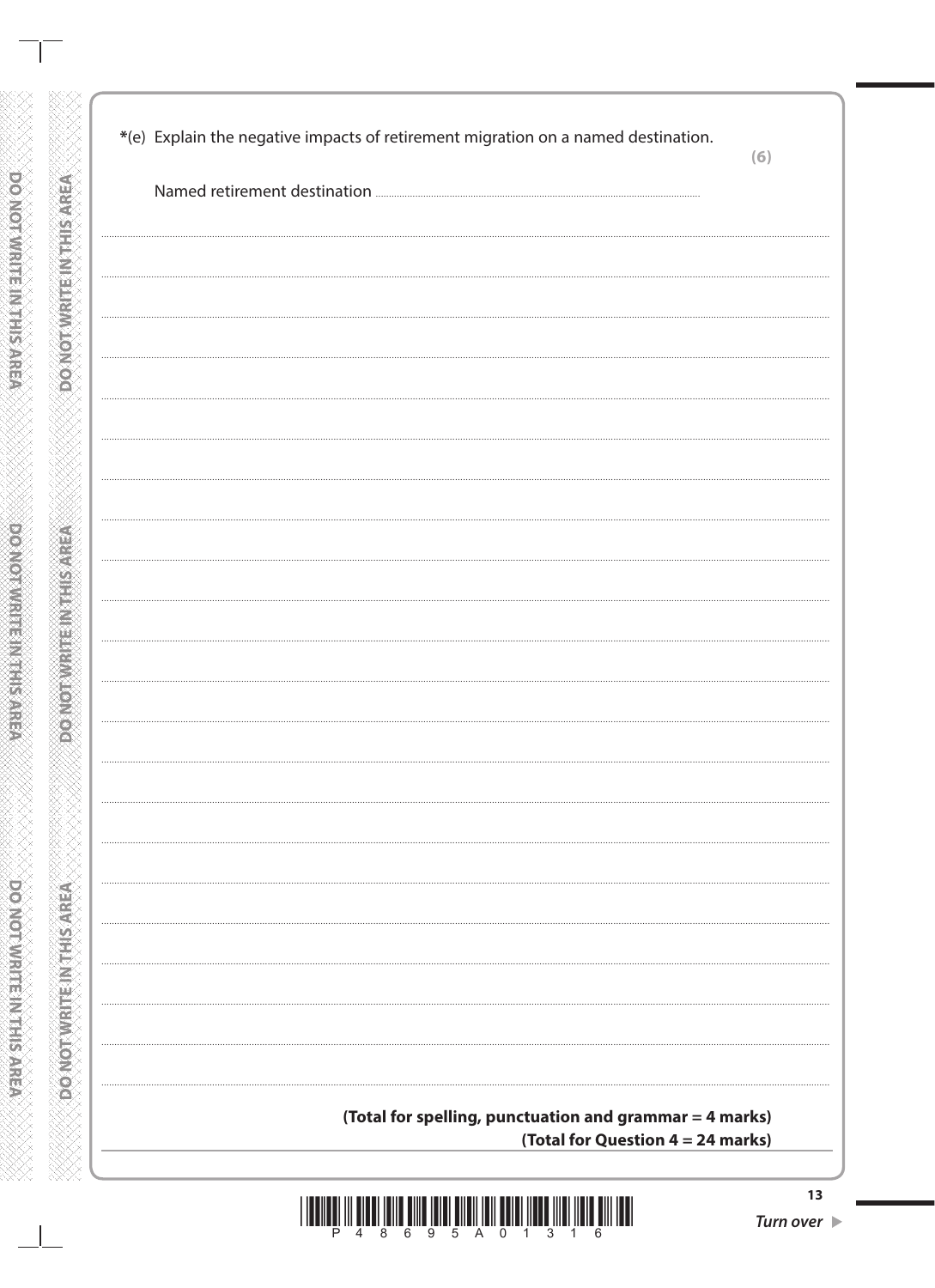| Spelling, punctuation and grammar will be assessed in 5*(e).<br>If you answer Question 5 put a cross in the box $\blacksquare$ .<br>(a) Study Figure 5a in the Resource Booklet.<br>How many tourists came to the UK in 2006?<br>(i) |     |
|--------------------------------------------------------------------------------------------------------------------------------------------------------------------------------------------------------------------------------------|-----|
|                                                                                                                                                                                                                                      |     |
|                                                                                                                                                                                                                                      |     |
|                                                                                                                                                                                                                                      |     |
|                                                                                                                                                                                                                                      |     |
| 12 million<br>A<br>×                                                                                                                                                                                                                 | (1) |
| 32 million<br>B<br>X                                                                                                                                                                                                                 |     |
| 52 million<br>$\mathbb{X}$<br>C                                                                                                                                                                                                      |     |
| 72 million<br>D<br>$\times$                                                                                                                                                                                                          |     |
| (ii) Identify which one of the following periods had the largest decrease in the<br>number of outbound tourists.                                                                                                                     | (1) |
| between 1992 and 1994<br>×<br>A                                                                                                                                                                                                      |     |
| between 1996 and 1998<br>X<br>B                                                                                                                                                                                                      |     |
| between 2006 and 2008<br>$\mathbb{R}$<br>C                                                                                                                                                                                           |     |
| between 2008 and 2010<br>区<br>D                                                                                                                                                                                                      |     |
| (b) Explain two economic factors that have caused a growth in tourism.                                                                                                                                                               | (4) |
|                                                                                                                                                                                                                                      |     |
|                                                                                                                                                                                                                                      |     |

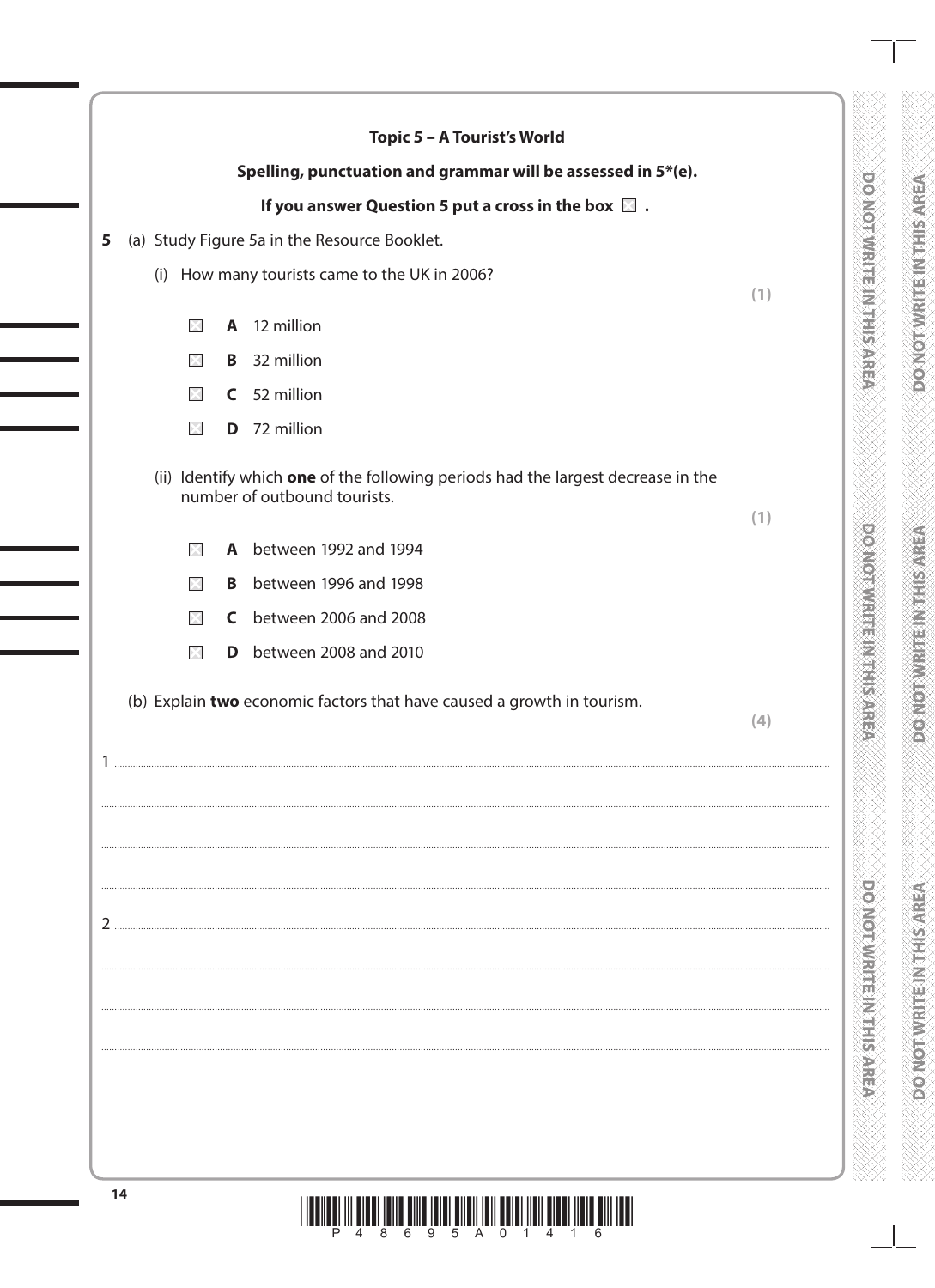|             |              | (c) Outline one way that a named EU resort changed during the involvement stage<br>of the Butler model of resort development. | (2) |
|-------------|--------------|-------------------------------------------------------------------------------------------------------------------------------|-----|
|             |              |                                                                                                                               |     |
|             |              |                                                                                                                               |     |
|             |              |                                                                                                                               |     |
|             |              |                                                                                                                               |     |
|             |              |                                                                                                                               |     |
|             |              | (d) Study Figure 5b in the Resource Booklet.                                                                                  |     |
| (i)         |              | The following words describe types of tourism.                                                                                |     |
|             |              | Choose the two which best describe the tourism shown on Figure 5b.                                                            | (2) |
| $\boxtimes$ |              | A beach holiday                                                                                                               |     |
| $\boxtimes$ |              | <b>B</b> short city break                                                                                                     |     |
| $\boxtimes$ | $\mathsf{C}$ | religious holiday                                                                                                             |     |
| $\times$    | D            | eco-tourism                                                                                                                   |     |
| $>\zeta$    | Е            | business trip                                                                                                                 |     |
|             | F.           | health tourism                                                                                                                |     |
|             |              | (ii) Explain two negative economic impacts of tourism.                                                                        |     |
|             |              |                                                                                                                               | (4) |
|             |              |                                                                                                                               |     |
|             |              |                                                                                                                               |     |
|             |              |                                                                                                                               |     |
|             |              |                                                                                                                               |     |
| 2           |              |                                                                                                                               |     |
|             |              |                                                                                                                               |     |
|             |              |                                                                                                                               |     |
|             |              |                                                                                                                               |     |
|             |              |                                                                                                                               |     |
|             |              |                                                                                                                               |     |
|             |              |                                                                                                                               | 15  |

DONOT WRITEIN THIS AREA

**DOMOTWRITEINTHISAREA** 

**DO NOT WRITE IN THIS AREA** 

WWW.WWW.WWWWWW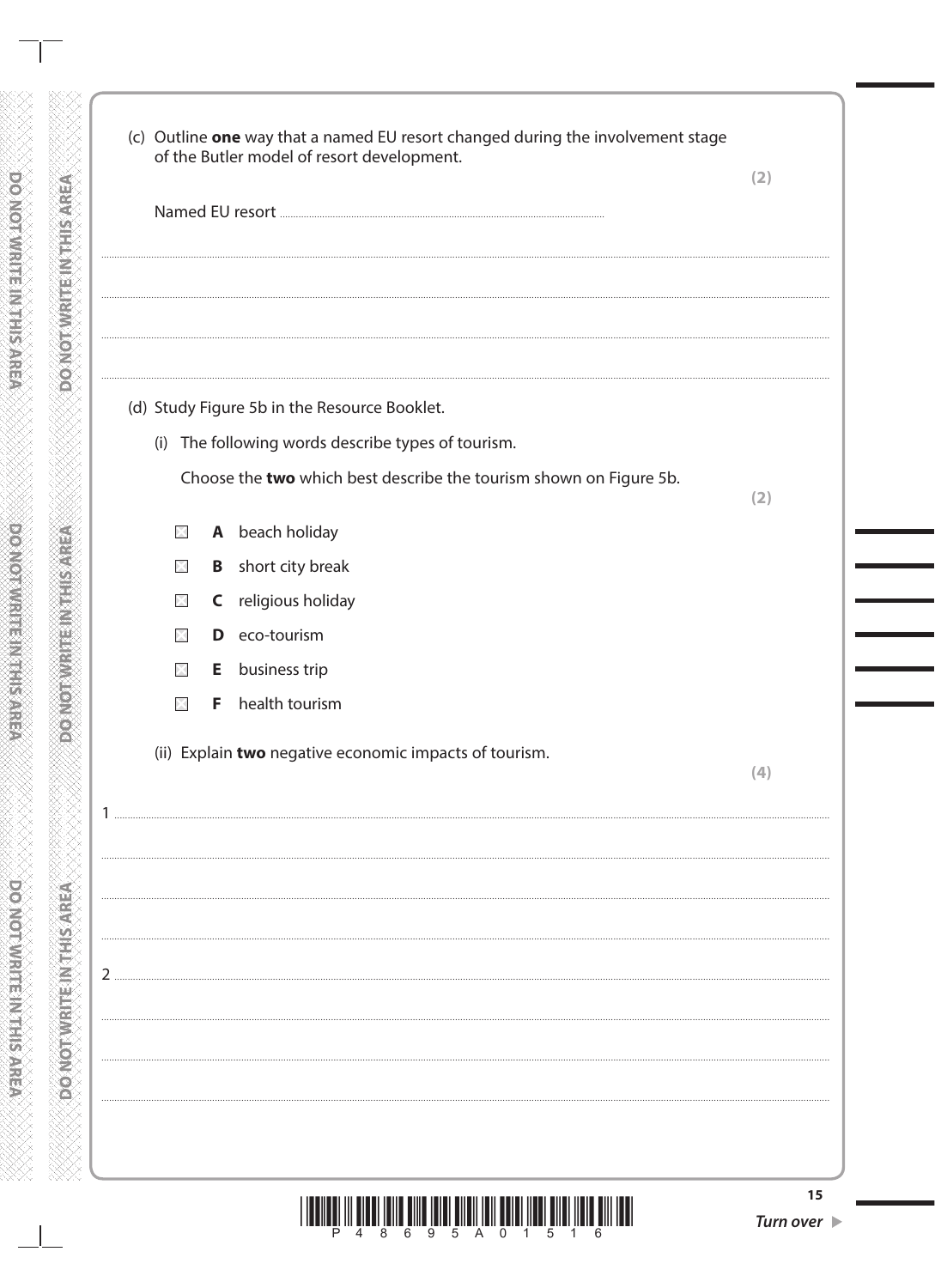| *(e) Explain how eco-tourism has protected the environment of a named destination.           | (6) |
|----------------------------------------------------------------------------------------------|-----|
|                                                                                              |     |
|                                                                                              |     |
|                                                                                              |     |
|                                                                                              |     |
|                                                                                              |     |
|                                                                                              |     |
|                                                                                              |     |
|                                                                                              |     |
|                                                                                              |     |
|                                                                                              |     |
|                                                                                              |     |
|                                                                                              |     |
|                                                                                              |     |
|                                                                                              |     |
|                                                                                              |     |
|                                                                                              |     |
| (Total for spelling, punctuation and grammar = 4 marks)<br>(Total for Question 5 = 24 marks) |     |
| <b>TOTAL FOR SECTION B = 24 MARKS</b><br><b>TOTAL FOR PAPER = 69 MARKS</b>                   |     |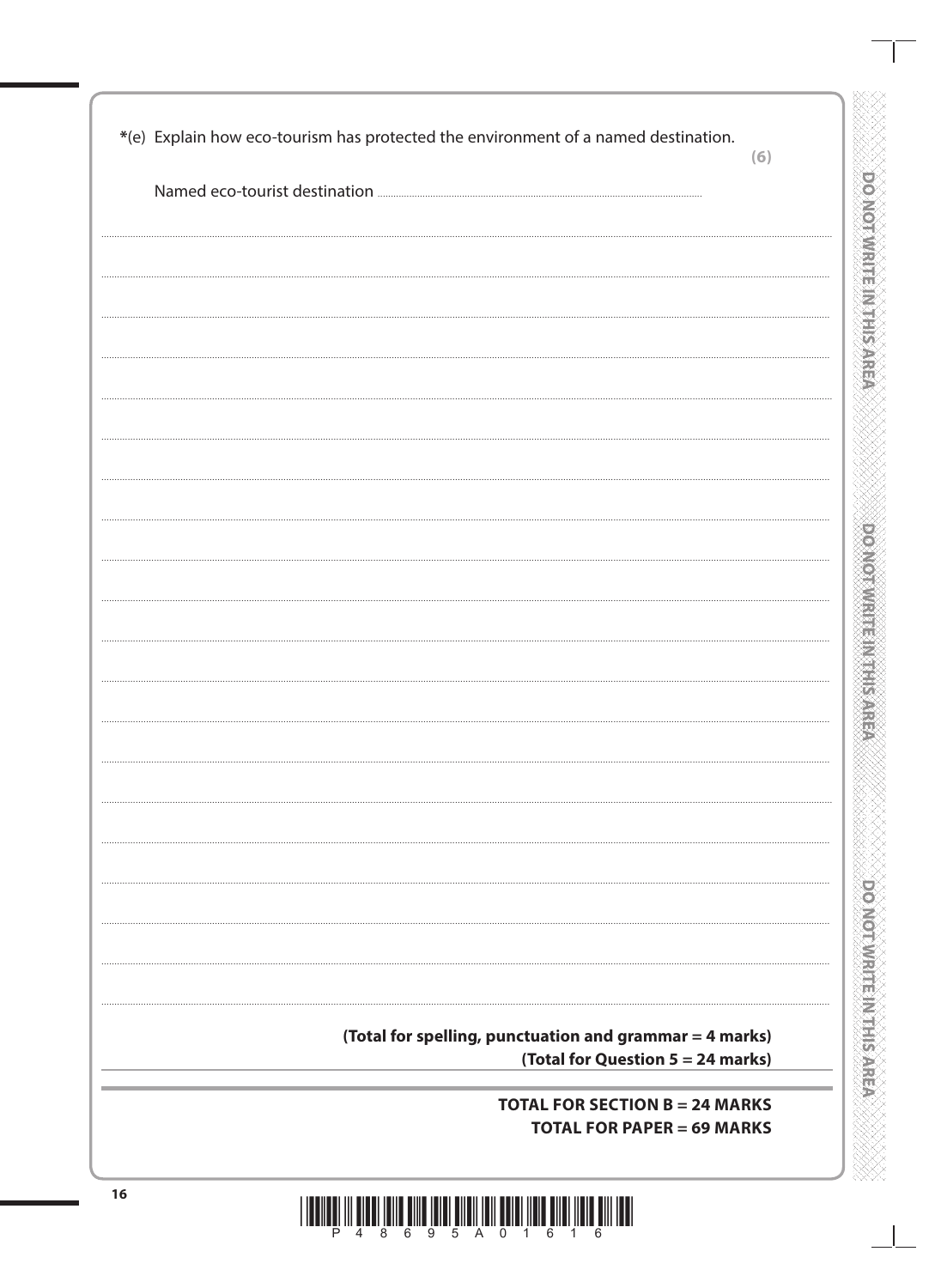| <b>Geography A</b>                                         |                                         |
|------------------------------------------------------------|-----------------------------------------|
| <b>Unit 3: The Human Environment</b>                       |                                         |
|                                                            |                                         |
| Monday 12 June 2017 - Afternoon<br><b>Resource Booklet</b> | Paper Reference<br>5GA3F/01<br>5GA3H/01 |

# **Information**

**•** This Resource Booklet contains tables, photographs, maps, diagrams and graphs needed for use with the Unit 3: The Human Environment examination.





*Turn over Turn over* 

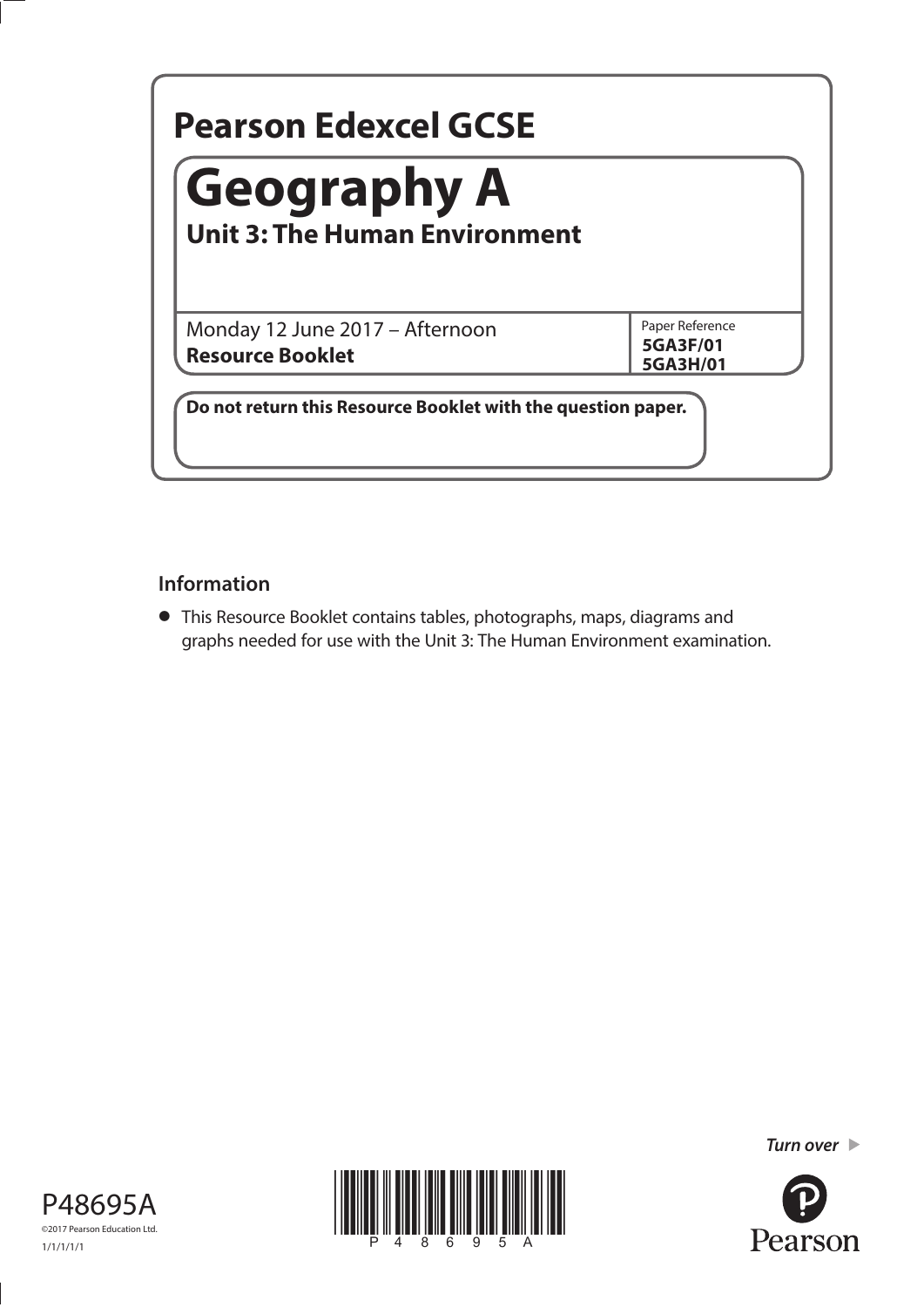| <b>Country</b> | <b>Gross Domestic Product</b><br>(GDP) per capita | % of people employed in each<br>economic sector |                  |      |
|----------------|---------------------------------------------------|-------------------------------------------------|------------------|------|
|                | (US\$ per person per year)                        | <b>Primary</b>                                  | <b>Secondary</b> |      |
| France         | 40 500                                            | 1.7                                             | 19.4             | 78.9 |
| Luxembourg     | 97 600                                            | 0.3                                             | 11.7             | 88.0 |
| Senegal        | 2 4 0 0                                           | 17.2                                            | 24.0             | 58.8 |
| Uruguay        | 21 100                                            | 7.4                                             | 20.4             | 72.2 |

## **Figure 1a**

 **Economic and employment data for selected countries in 2014**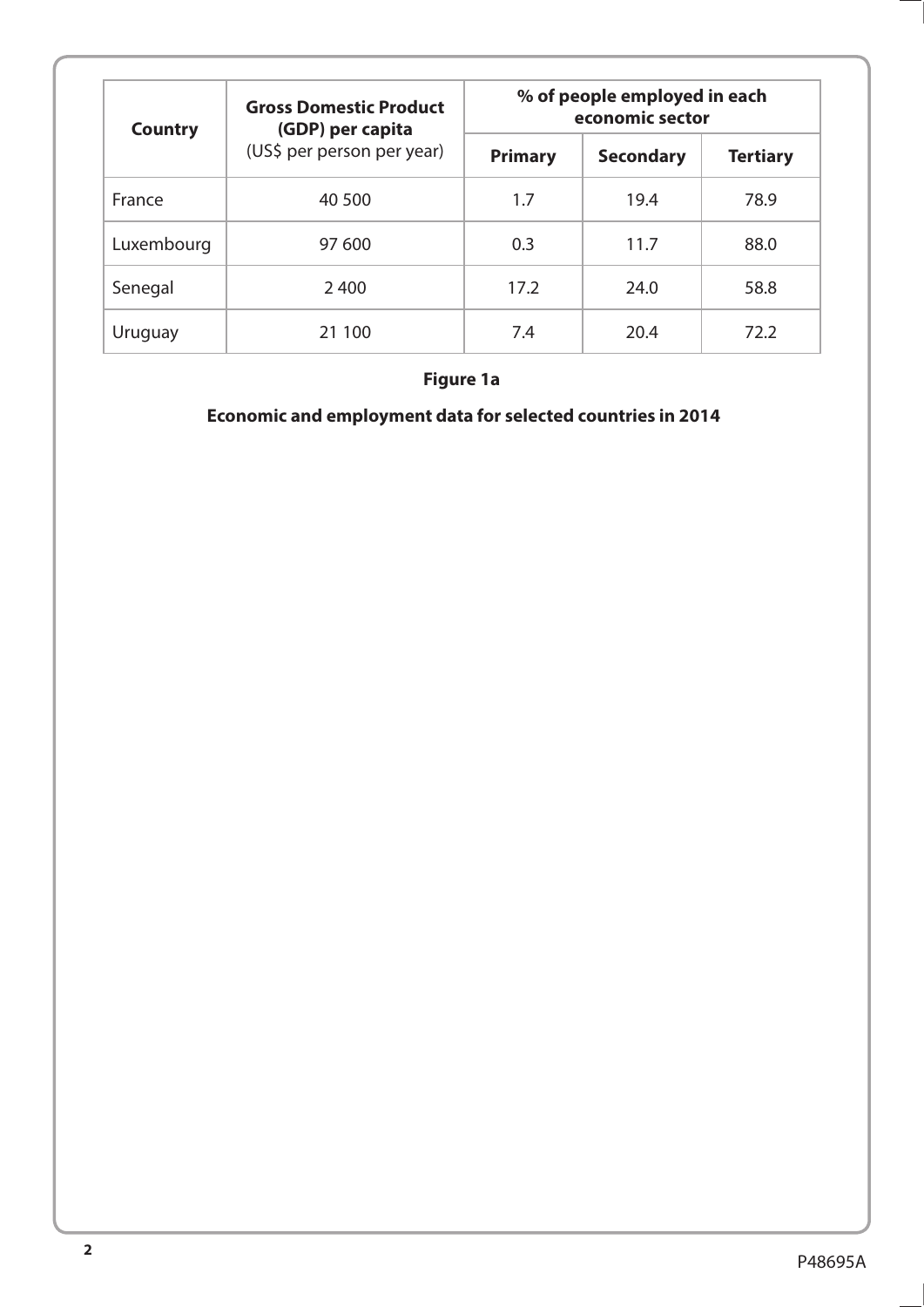



**A limestone and gravel quarry in North Yorkshire, England**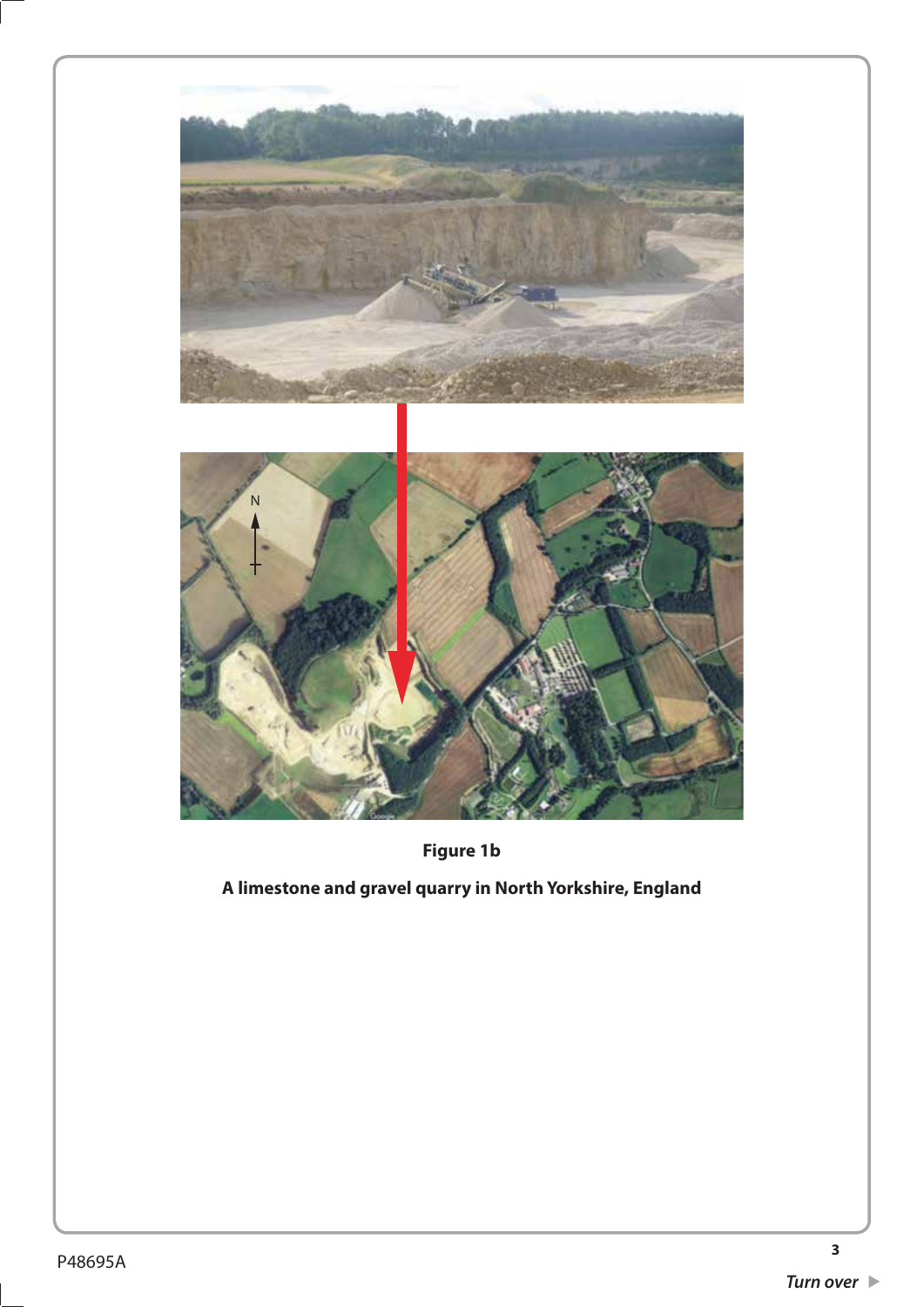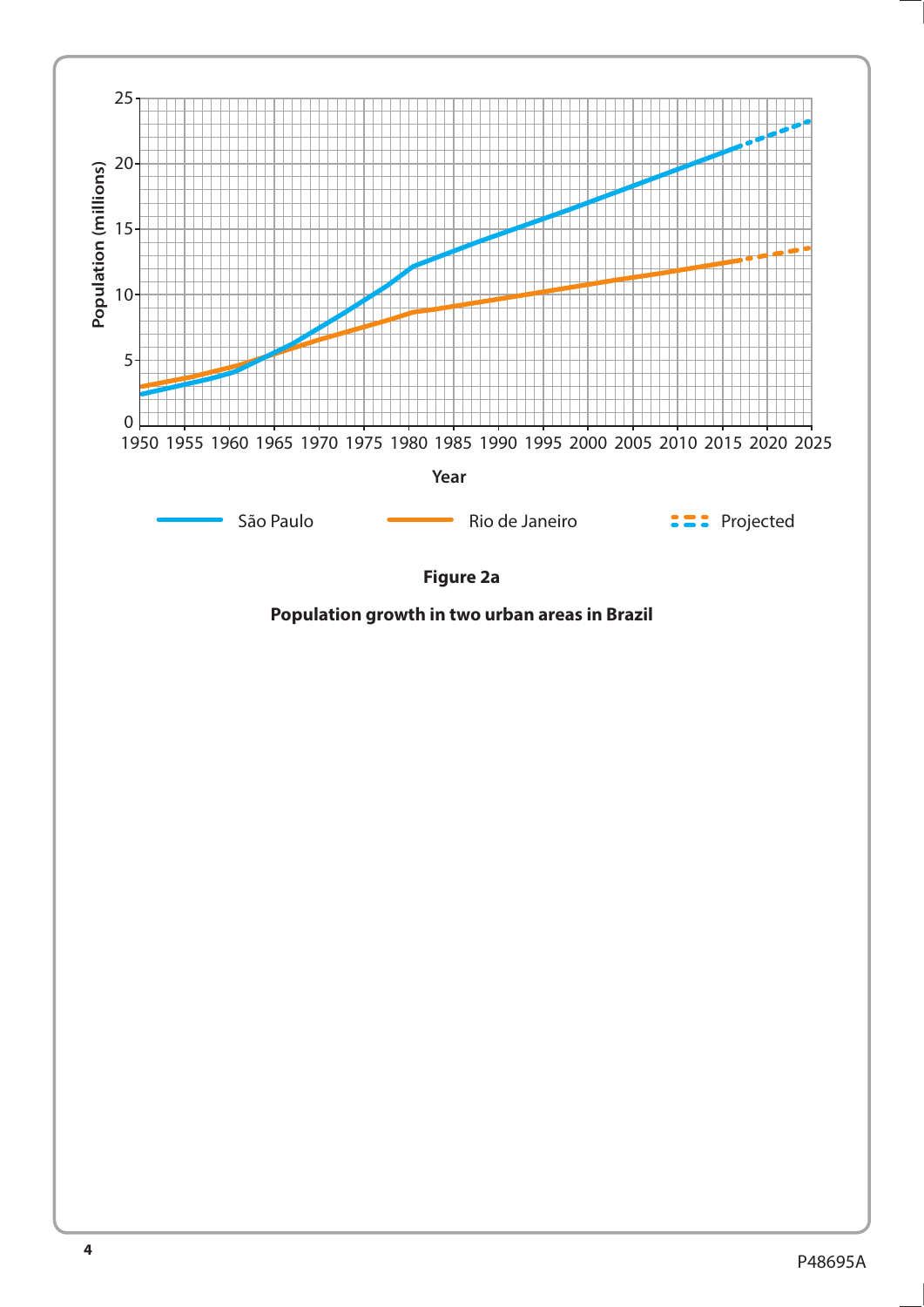

**Figure 2b**

**Development of part of the high street in Morecambe, England**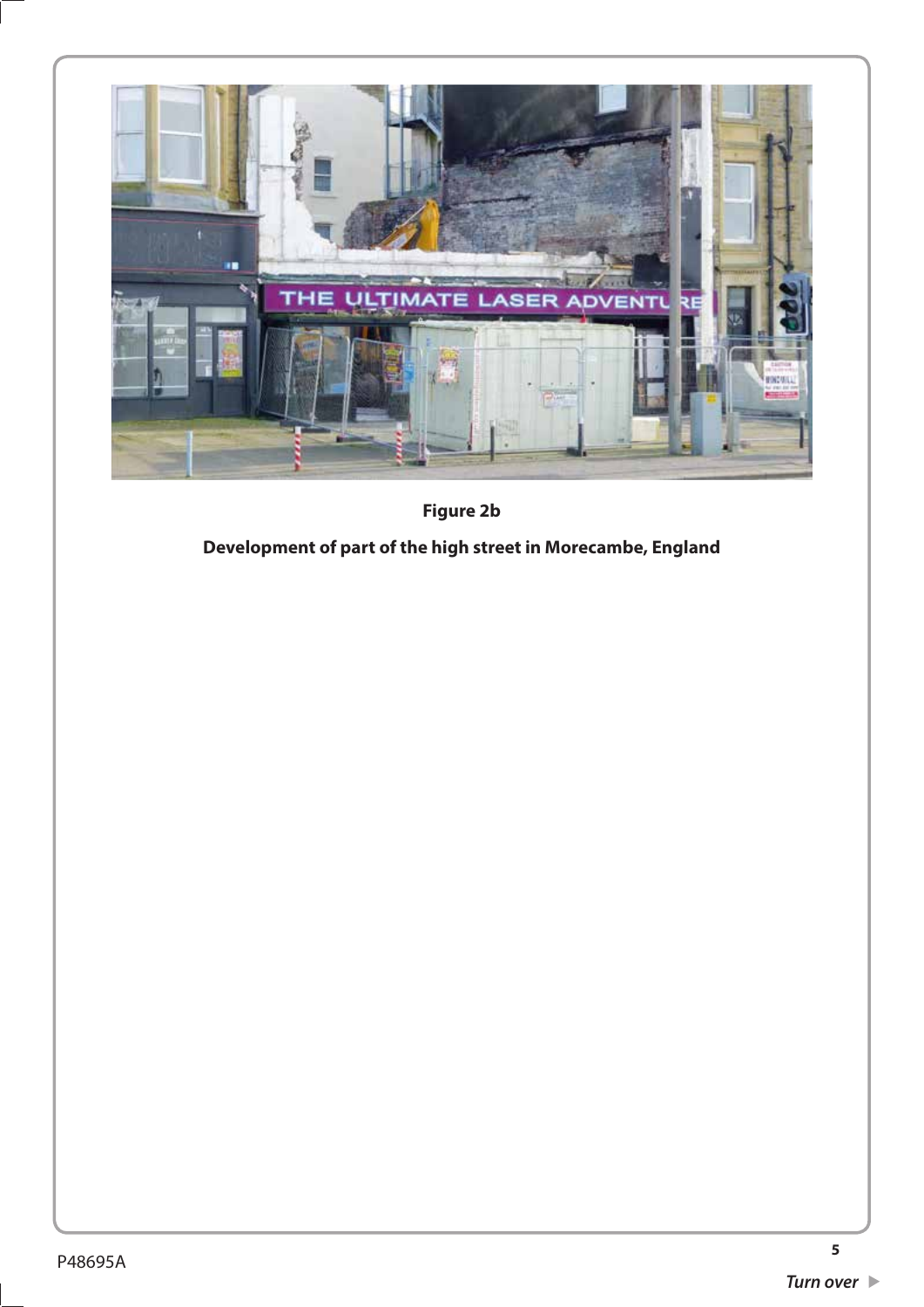



 **Population density in Australia, 2014**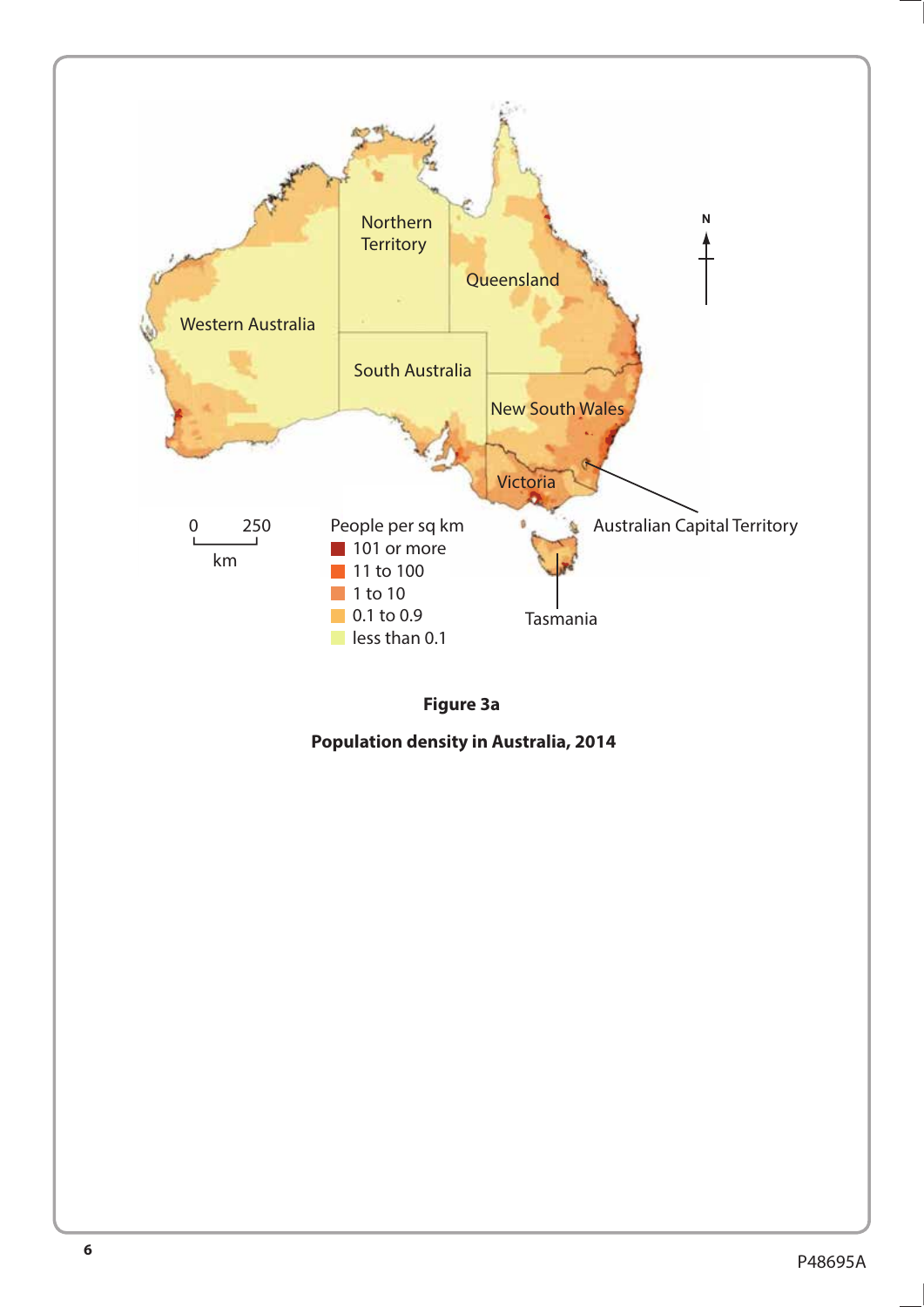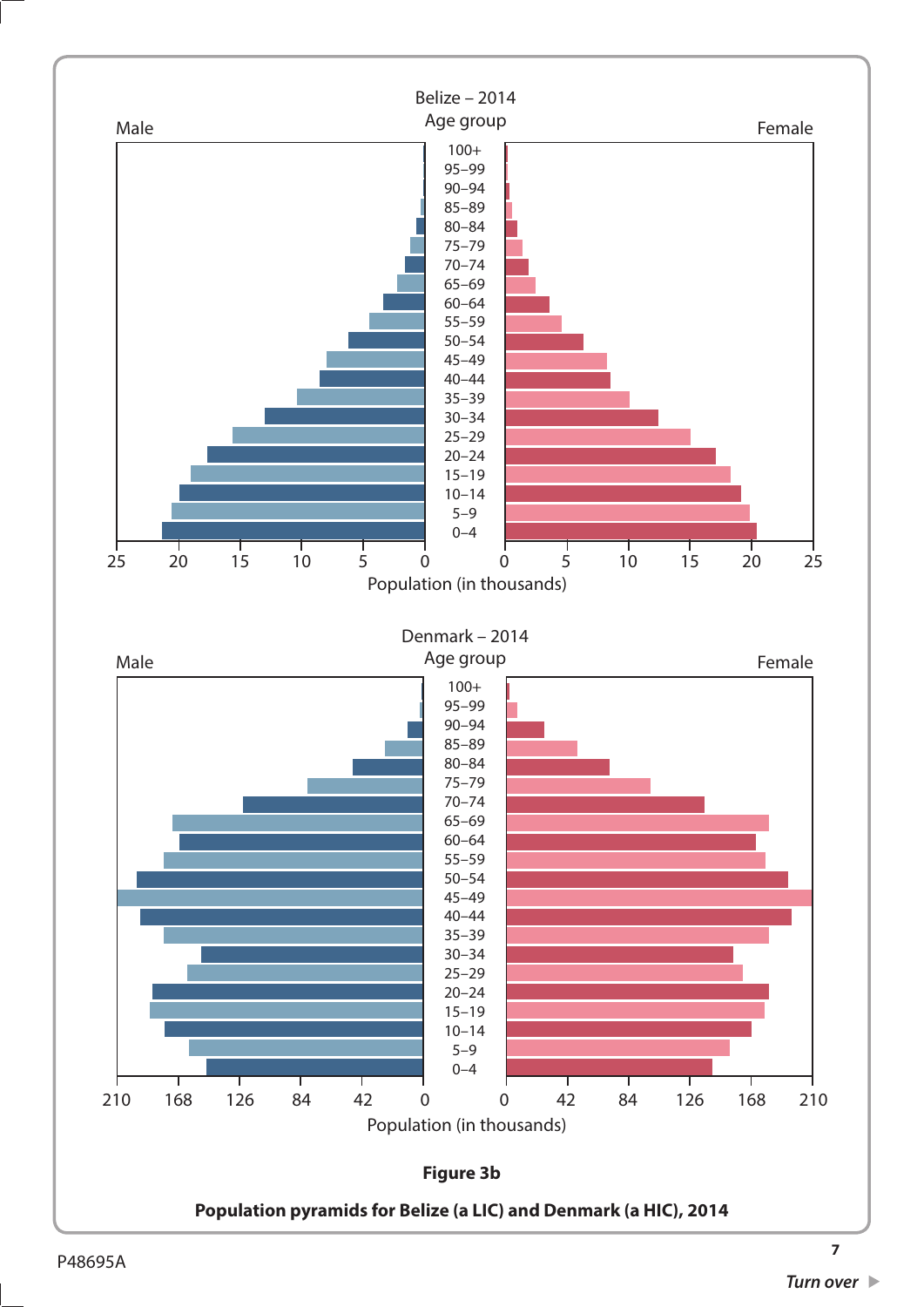

**Figure 4a** 

 **UK migration, June 2012–March 2015**



**People hold up a banner in Germany in 2015, where the host country is showing support for those fleeing war zones in countries outside Europe such as Syria.**

**Figure 4b**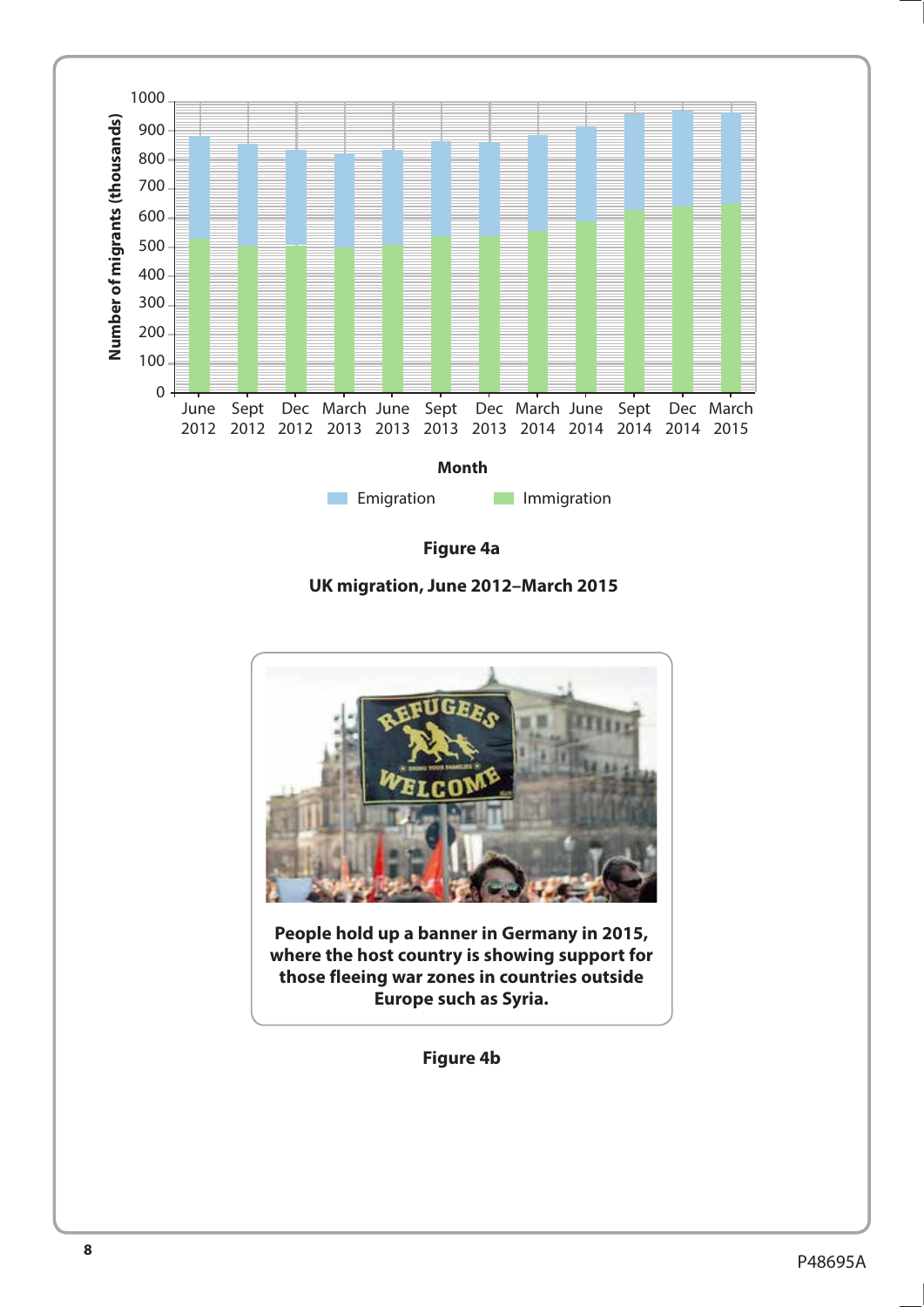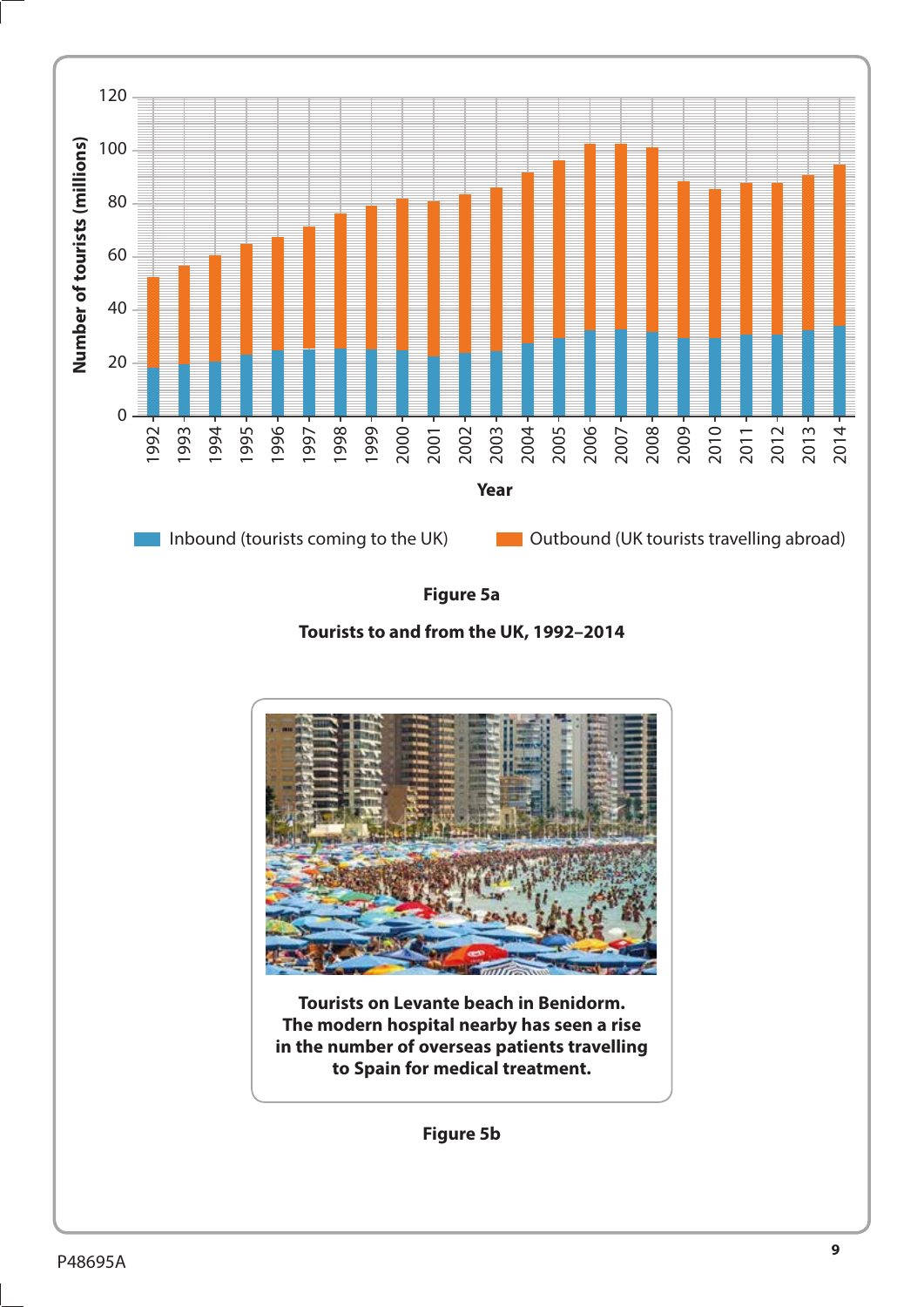**BLANK PAGE**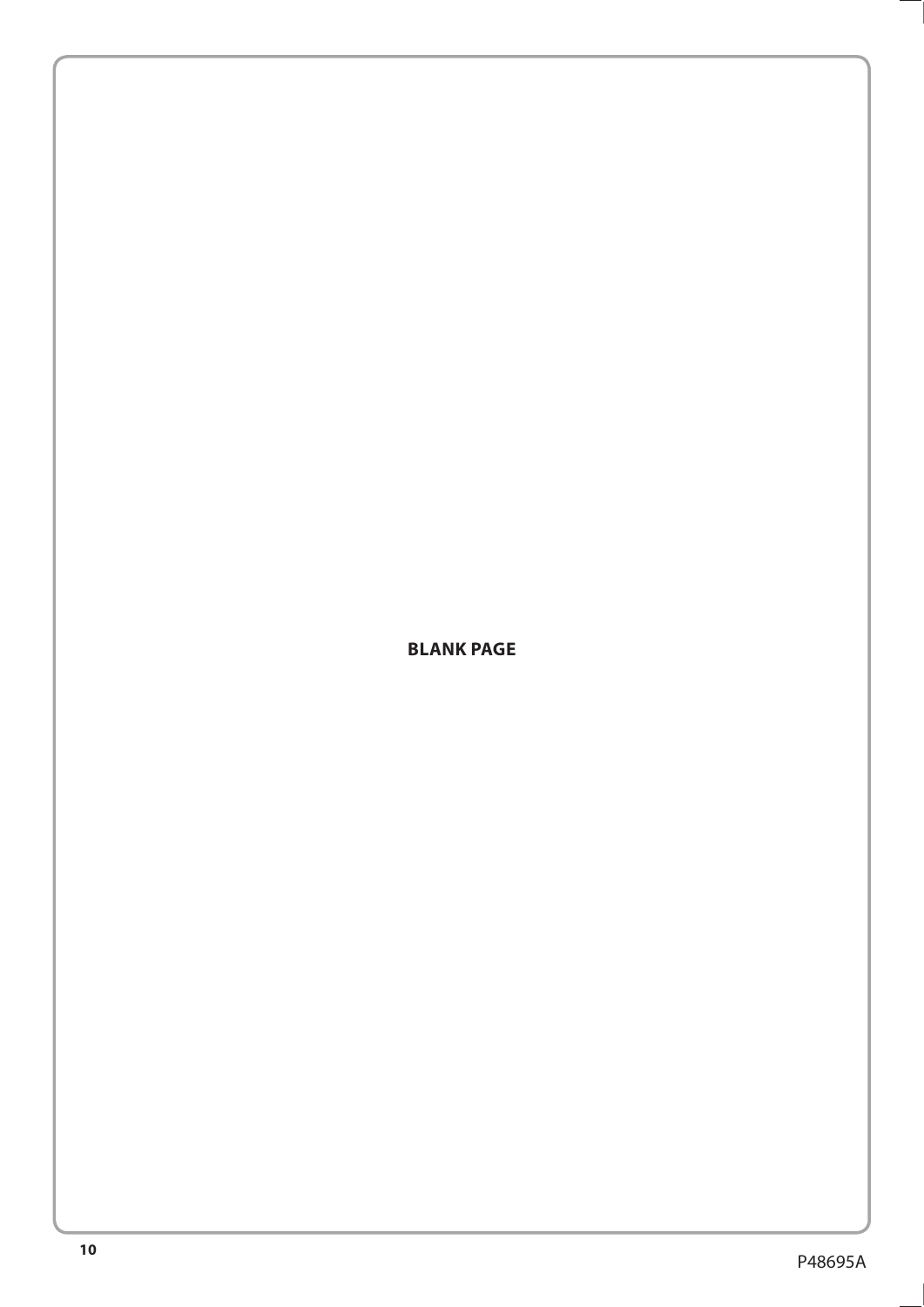**BLANK PAGE**